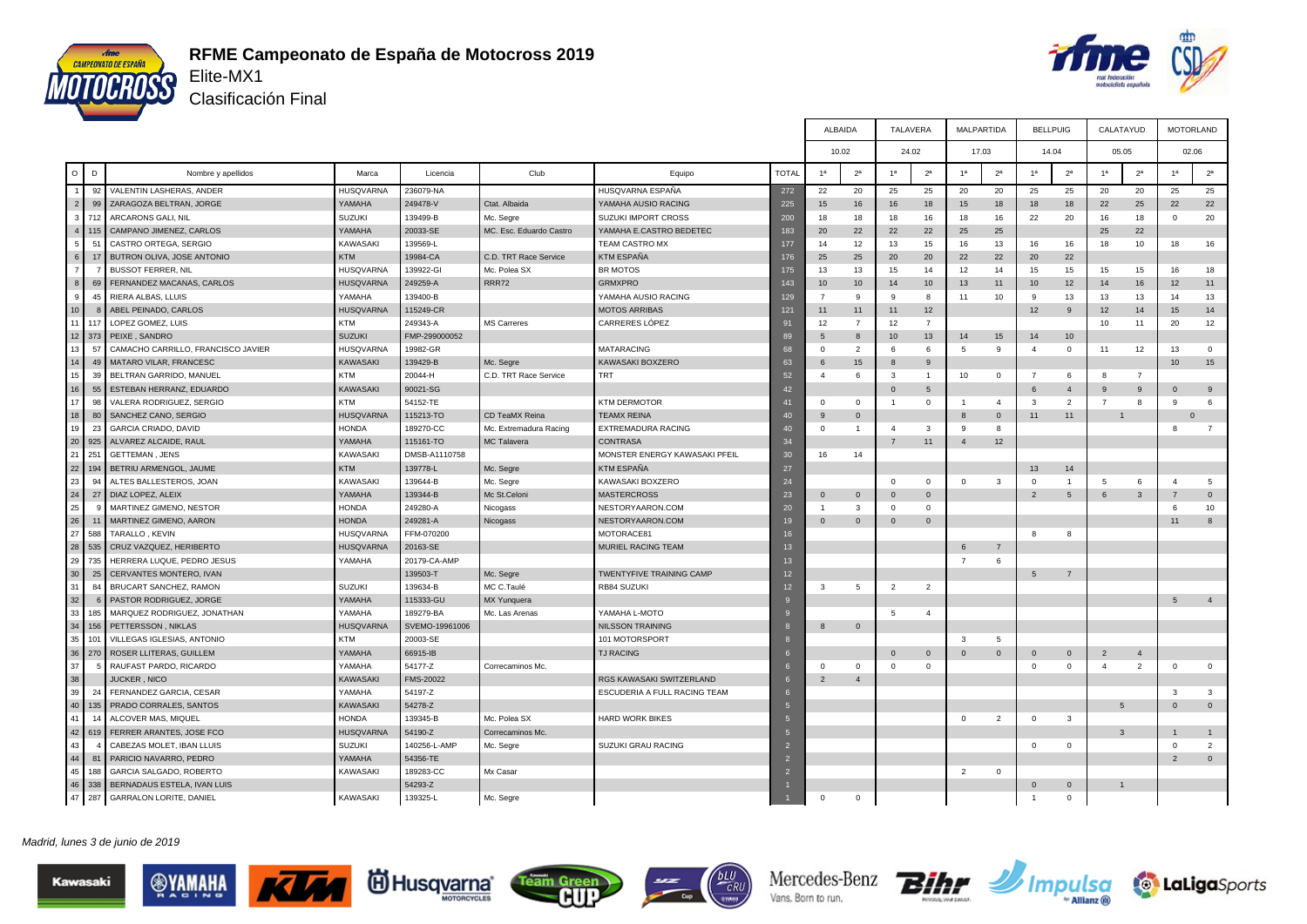



Elite-MX1 Clasificación Final

48 91 QUINTERO HERNANDEZ, JESUS | HONDA | 189264-CC Mc. Extremadura Racing | EXTREMADURA RACING | 1 0 0 0 1

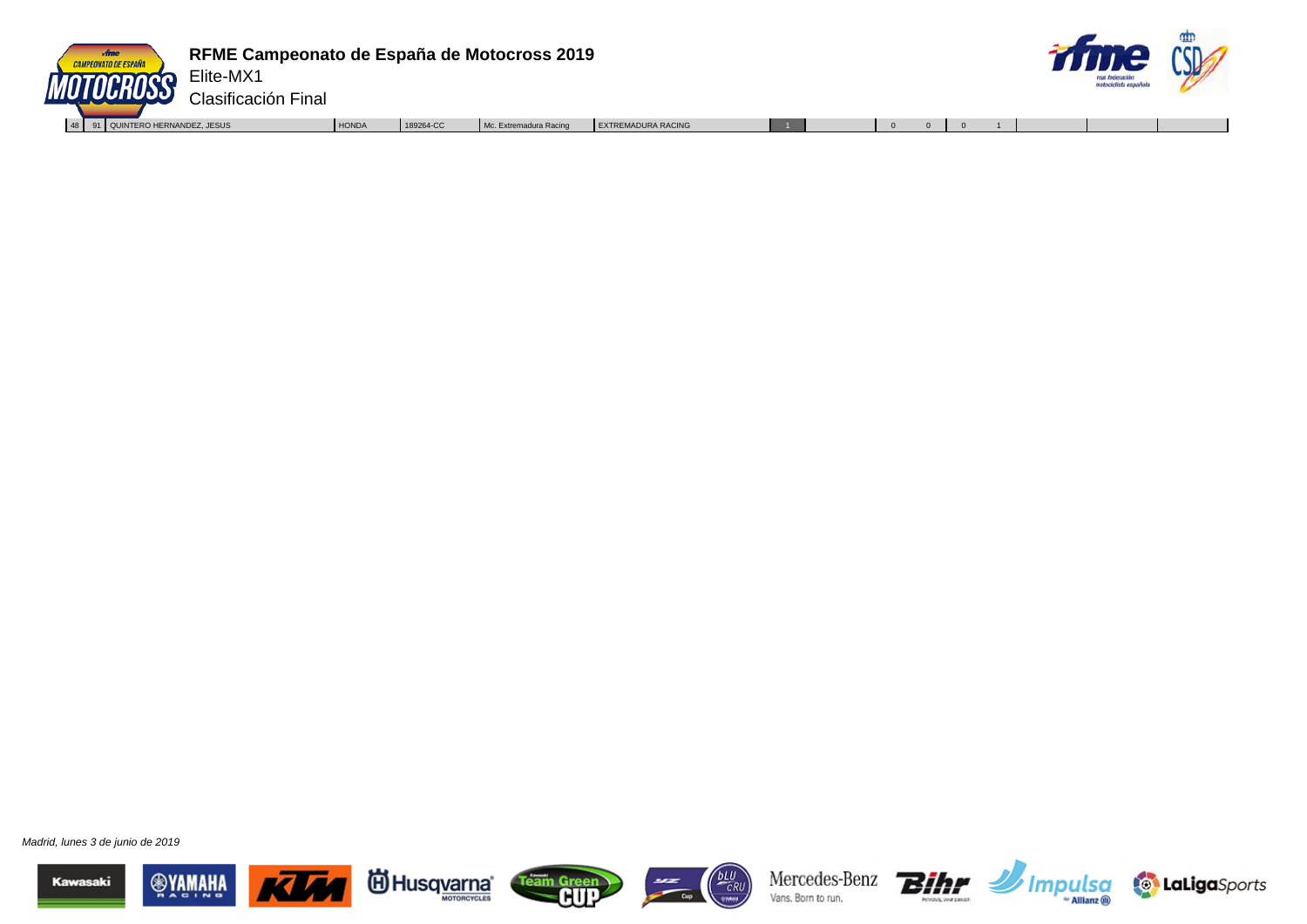



Clasificación Final

| 10.02<br>24.02                                                                                                                                                                                          | 17.03                            | 14.04                            | 05.05                            |                                  |
|---------------------------------------------------------------------------------------------------------------------------------------------------------------------------------------------------------|----------------------------------|----------------------------------|----------------------------------|----------------------------------|
|                                                                                                                                                                                                         |                                  |                                  |                                  | 02.06                            |
| D<br>Club<br>1 <sup>a</sup><br>2 <sup>a</sup><br>$\circ$<br>Marca<br><b>TOTAL</b><br>1 <sup>a</sup><br>2 <sup>a</sup><br>Nombre y apellidos<br>Licencia<br>Equipo                                       | 2 <sup>a</sup><br>1 <sup>a</sup> | 1 <sup>a</sup><br>2 <sup>a</sup> | 1 <sup>a</sup><br>2 <sup>a</sup> | 1 <sup>a</sup><br>2 <sup>a</sup> |
| LARRAÑAGA OLANO, IKER<br><b>KTM</b><br>279329-BI<br><b>KTM ESPAÑA</b><br>245<br>25<br>25<br>25<br>25<br>$\overline{1}$                                                                                  |                                  | 25<br>25                         | 25<br>20                         | 25<br>25                         |
| 2<br><b>UBACH SALA, SIMEO</b><br><b>HUSQVARNA</b><br>139380-B<br>Mc B.Bergueda<br>HUSQVARNA ESPAÑA<br>124<br>240<br>12<br>22<br>16<br>18                                                                | 25<br>25                         | 22<br>22                         | 14<br>22                         | 20<br>22                         |
| 3<br><b>KTM</b><br>140286-B<br>ORIOL CASAS RACING<br>CASAS CERVERA, ORIOL<br>18<br>20<br>15<br>16<br>221                                                                                                | 18<br>18                         | 20<br>20                         | 18<br>18                         | 22<br>18                         |
| 4<br><b>KTM</b><br><b>F4ERACING KTM</b><br>771<br>LUCAS SANZ, MARIO<br>249211-A<br><b>RRR72</b><br>20<br>183<br>22<br>18<br>13                                                                          | 22<br>20                         | 18<br>16                         | 14<br>20                         |                                  |
| 20176-SE<br>APARICIO SANCHEZ, JOSE ANTONIO<br>YAMAHA E.CASTRO BONILLO<br>12<br>5 <sup>1</sup><br>YAMAHA<br>MC. Esc. Eduardo Castro<br>12<br>519<br>179<br>10<br>10                                      | 22<br>20                         | 14<br>15                         | 16<br>15                         | 20<br>13                         |
| 6<br>MARTINEZ NOGUEIRA, YAGO<br>195405-PO<br>YAMAHA AUSIO RACING<br>67<br>YAMAHA<br>M.N.M.<br>149<br>$\overline{7}$<br>10<br>$\overline{7}$<br>14                                                       | 13<br>16                         | 11<br>14                         | 13<br>12                         | 16<br>16                         |
| 7 <sup>1</sup><br>46<br>PONS SOLA, NIL<br>YAMAHA<br>139630-GI<br>Mc. Segre<br>YAMAHA AUSIO RACING<br>10<br>-9<br>144<br>-9<br>-9                                                                        | 15<br>14                         | 13<br>13                         | 16<br>11                         | 15<br>10                         |
| 8<br>OLIVER VILAR, ROGER<br>139784-GI<br>501<br><b>KAWASAKI</b><br>KAWASAKI BOXZERO<br>138<br>14<br>$\overline{7}$<br>12<br>$\overline{7}$                                                              | 16<br>13                         | 12<br>12                         | 11<br>10                         | 10<br>14                         |
| 9<br>292<br>GAMBOA MONTERO, ALEX<br><b>HUSQVARNA</b><br>221906-M<br>HUSQVARNA FLY GROUP<br>13<br>13<br>Molareño&Conar.<br>121<br>13<br>14                                                               | $\Omega$                         | 16<br>18                         |                                  | 18<br>15                         |
| 10 <sup>1</sup><br>101<br>PROL ORMEÑO, XURXO<br><b>HUSQVARNA</b><br>115158-CR<br><b>MOTOS ARRIBAS</b><br>CD TeaMX Reina<br>97<br>8<br>$\mathbf{8}$<br>6<br>6                                            | 11<br>11                         |                                  | 12<br>13                         | 14<br>8                          |
| 11<br>70<br>FERNANDEZ GARCIA, RUBEN<br>YAMAHA<br>195414-PO<br><b>SDM CORSE</b><br>91<br>22<br>22                                                                                                        |                                  |                                  | 22<br>25                         |                                  |
| 12<br><b>KTM</b><br>47<br><b>OUTEIRO, LUIS</b><br>FMP-299000084<br><b>MOTORACE KTM</b><br>76<br>11<br>11                                                                                                | 14<br>15                         | 15<br>10                         |                                  |                                  |
| 13<br>PERALES BOGUÑA, ANGEL<br>KTM<br>139464-B<br>CE Pm Vilassar Dalt<br><b>HARD WORK BIKES</b><br>75<br>$\mathbf 0$<br>$\overline{4}$<br>-8                                                            | 12                               | 8<br>11                          | $\overline{7}$<br>$\overline{2}$ | 12<br>11                         |
| 14<br><b>KTM</b><br>SMF-290000000<br>102<br>SIKYNA, RICHARD<br>JD KTM GUNNEX RACING TEAM<br>15<br>20<br>20<br>66<br>11                                                                                  |                                  |                                  |                                  |                                  |
| 15<br>54<br>GALERA DE AMO, CRISTOBAL<br>YAMAHA<br>20001-AL<br>MC. Esc. Eduardo Castro<br>YAMAHA E.CASTRO BONILLO<br>57<br>$5^{\circ}$<br>2                                                              | 12<br>$\overline{1}$             | $\overline{4}$<br>$\overline{1}$ | $\overline{7}$<br>5              | 11<br>9                          |
| 16 311<br><b>KTM</b><br>POLAK, PETER<br>ACCR-290000286<br>JD KTM GUNNEX RACING TEAM<br>55<br>15<br>11<br>14<br>15                                                                                       |                                  |                                  |                                  |                                  |
| 17<br>576<br>MARTINEZ, DORIAN<br><b>HONDA</b><br>FFM-176499<br>HONDA PRODECOM<br>53<br>$\overline{4}$<br>5                                                                                              | 10<br>10                         | 10<br>9                          |                                  | $\overline{0}$<br>5              |
| 18<br>472<br><b>UBACH SALA, SALVADOR</b><br><b>KTM</b><br>139385-B<br>52<br>Mc B.Bergueda<br>$\overline{3}$<br>$\mathbf{0}$<br>6<br>8<br>9                                                              | 9                                | 9<br>8                           |                                  |                                  |
| 19<br>SILVA, RENATO<br>FMP-2242019<br>149<br><b>HONDA</b><br>MOTOASPRA-HONDA-POLISPORT<br>44<br>$\overline{2}$<br>$\overline{2}$<br>$\overline{7}$<br>$\Omega$<br>$\overline{4}$                        | 8                                | $\overline{7}$<br>$\overline{4}$ | $\overline{4}$<br>6              |                                  |
| 20<br>ARRIBAS LUQUE, ANGEL LUIS<br>12<br><b>HUSQVARNA</b><br>115191-CR<br>CD TeaMX Reina<br><b>MOTOS ARRIBAS</b><br>$\Omega$<br>$\mathbf{0}$<br>5<br>$\overline{1}$<br>5<br>41                          | $\overline{7}$                   | $\overline{2}$<br>$\overline{7}$ | $\mathbf{Q}$                     | $\Omega$<br>5                    |
| 21<br>94<br>JIMENEZ VILLALBA, DAVID<br>115539-GU<br>MX Yunquera<br><b>MAD MOTOS</b><br>36                                                                                                               |                                  | $\mathbf 0$<br>5                 | 10                               | 12<br>-9                         |
| 22<br><b>KTM</b><br>VAN DER VLIST, FREEK<br>KNMV-290000068<br>88<br>34<br>18<br>16                                                                                                                      |                                  |                                  |                                  |                                  |
| 23<br>CANALS GAYETE, ALEIX<br><b>HONDA</b><br>139421-B<br>Mc. Segre<br>HONDA PRODECOM<br>$\mathbf{3}$<br>33<br>$\Omega$<br>$\Omega$<br>$^{\circ}$<br>R                                                  | 6                                | 5<br>$\mathbf{3}$                | 8                                |                                  |
| 24<br>FERRANDIS TORMOS, AITOR<br>YAMAHA<br>249257-CS<br><b>EIGHT RIDERS MX</b><br>999<br>Lozano MX Center<br>32<br>$\mathbf{3}$<br>$\Omega$<br>$\overline{4}$<br>-5                                     |                                  | $\Omega$<br>$\mathbf 0$          |                                  | 13<br>$\overline{7}$             |
| 25<br><b>KTM</b><br>139294-B<br>FARRES PLAZA, GUILLEM<br><b>F4ERACING KTM</b><br>9<br>309<br>Mc B.Bergueda<br>25<br>16                                                                                  |                                  |                                  |                                  |                                  |
| 26<br>CAÑAS APARICIO, GERVASIO<br><b>HONDA</b><br>139408-GI<br>HONDA PRODECOM<br>25<br>116                                                                                                              |                                  | 6<br>$\overline{1}$              | $\mathbf{3}$                     | 8<br>$\overline{7}$              |
| 27<br>GRAÇA, DIOGO<br><b>SUZUKI</b><br>FMP-290000021<br><b>GUGA MX</b><br>14.<br>21                                                                                                                     |                                  |                                  | 6<br>15                          |                                  |
| 28<br>DI DIO HERGUETA, JOSE LUIS<br><b>MOTOS ARRIBAS</b><br><b>HUSQVARNA</b><br>115280-CR<br>$\Omega$<br>$\overline{3}$<br>MX Yunquera<br>16<br>$\overline{1}$<br>6<br>1 <sub>1</sub><br>$\overline{1}$ | 5                                |                                  |                                  |                                  |
| 29<br><b>KTM</b><br>19985-SE<br><b>TRT</b><br>SUAREZ FERNANDEZ, MIGUEL ANGEL<br>C.D. TRT Race Service<br>317<br>14                                                                                      |                                  | $\mathbf{0}$<br>$\overline{0}$   | 5<br>9                           |                                  |
| 30<br>139490-B<br>100<br><b>VENDRELL MARTINEZ, ENRIC</b><br><b>HONDA</b><br>Mc St.Celoni<br>TRIFOC KRONOS<br>$\overline{0}$<br>14<br>$\Omega$                                                           |                                  |                                  | 3                                | 6<br>$\overline{a}$              |
| 31<br>25<br>FONTANALS BENAVENT, MARC<br><b>KAWASAKI</b><br>139396-B<br>Mc Cubelles<br>KAWASAKI BOXZERO<br>$\mathbf{0}$<br>$^{\circ}$<br>$\mathbf{0}$<br>$^{\circ}$<br>$\Omega$<br>11                    | $\overline{0}$                   | $\mathbf{3}$<br>$\mathbf 0$      | $\mathbf{R}$                     |                                  |
| 32<br>368<br>NILSSON BUSTOS, SAMUEL MATTIAS<br><b>HUSQVARNA</b><br>20032-MA<br>Esc. Zambrana<br>CSM ZAMBRANA HUSQVARNA<br>6<br>10<br>$\overline{4}$                                                     |                                  |                                  |                                  |                                  |
| 33<br>965<br>MANZATO, HUGO<br><b>HUSQVARNA</b><br>FFM-165620<br>MAF RODA BR TEAM<br>$\Omega$<br>-8                                                                                                      |                                  | 6<br>$\overline{2}$              |                                  |                                  |
| 34<br>282<br>MANRIQUE AGUDO, RAFAEL<br><b>HUSQVARNA</b><br>222163-M<br><b>MOTOS ARRIBAS</b><br>$\mathbf{0}$<br>$\Omega$<br>$\mathbf{8}$<br>$\mathbf{0}$<br>$\mathbf{3}$                                 | $\overline{4}$                   |                                  |                                  |                                  |
| 35<br>68<br>FERRER CASTELLO, ANTONI<br><b>KTM</b><br>66917-IB<br>J.PINO COMPETICIÓN-DUES RODES<br>$\overline{2}$<br>100 Emocions Esport Club<br>$\Omega$<br>$\mathbf{0}$<br>-8                          | $\overline{2}$                   | $\mathbf{0}$<br>$\overline{0}$   |                                  | $\Omega$<br>$\overline{4}$       |
| 36<br>121<br>CAMPOY GOMARIZ, ALEJANDRO<br>KAWASAKI<br>230048-MU<br>$\mathbf 0$<br>$\overline{0}$<br>Esc.Carlos<br>$\Omega$<br>$\Omega$<br>-6                                                            |                                  |                                  |                                  | $\overline{0}$                   |
| 37<br>115<br>IGNACIO SANTOS, DIEGO<br><b>HUSQVARNA</b><br>115122-CR<br><b>MOTOS ARRIBAS</b><br>$\Omega$<br>$\mathbf{0}$                                                                                 |                                  |                                  |                                  | $\mathbf{3}$<br>3                |
| 38<br>259<br>DARIAS VAPANEN, BRUNO<br><b>HONDA</b><br>67903-TF<br>Abona Mc<br>$\overline{0}$<br>$\Omega$<br>$\mathbf{0}$                                                                                | $\mathbf 0$                      | $\mathbf{0}$<br>$\overline{0}$   | $\mathbf{A}$                     | $\overline{0}$<br>$\Omega$       |
| 39<br>139323-B<br>ROSELL ROMERO, JOAN DAVID<br>KAWASAKI<br>KAWASAKI BOXZERO<br>276<br>MC 3 Turons<br>$\Omega$<br>$\circ$<br>$\Omega$<br>$^{\circ}$                                                      | 3                                |                                  |                                  |                                  |
| 40<br>CARRAL GUTIERREZ, GERARDO<br>85698-S<br><b>RJSPORT</b><br>824<br><b>HUSQVARNA</b><br>Mc. RJ Sport<br>$\Omega$                                                                                     | $\mathbf 0$                      | $\overline{0}$<br>$\mathbf{0}$   |                                  | $\overline{2}$<br>$\overline{2}$ |
| 41<br>21<br><b>KAWASAKI</b><br>90011-BU<br>MARIA HUIDOBRO, DAVID<br>GREENLANDMX<br>$\Omega$<br>$\mathbf 0$                                                                                              |                                  | $\mathbf 0$<br>$\mathbf 0$       | $\overline{2}$                   | $\Omega$                         |
| 42<br>TOMAS CASTILLO, ERIC<br>140133-B<br>YAMAHA AUSIO RACING<br>8<br>YAMAHA<br>Mc. Segre<br>$\overline{2}$<br>$\Omega$                                                                                 |                                  |                                  |                                  |                                  |
| 43<br>RUESTES GRANOLLES, TONI<br>810<br>YAMAHA<br>139764-B<br>Mc. Segre                                                                                                                                 |                                  | $\Omega$<br>$\overline{0}$       |                                  | $\Omega$<br>$\overline{1}$       |
| 44<br>NOYA CASANOVAS, DAVID<br><b>KAWASAKI</b><br>139852-B<br>169<br>Mc. Segre<br>$\Omega$<br>$\overline{0}$                                                                                            |                                  |                                  |                                  | $\mathbf{0}$                     |

Madrid, lunes 3 de junio de 2019











Mercedes-Benz Vans. Born to run.



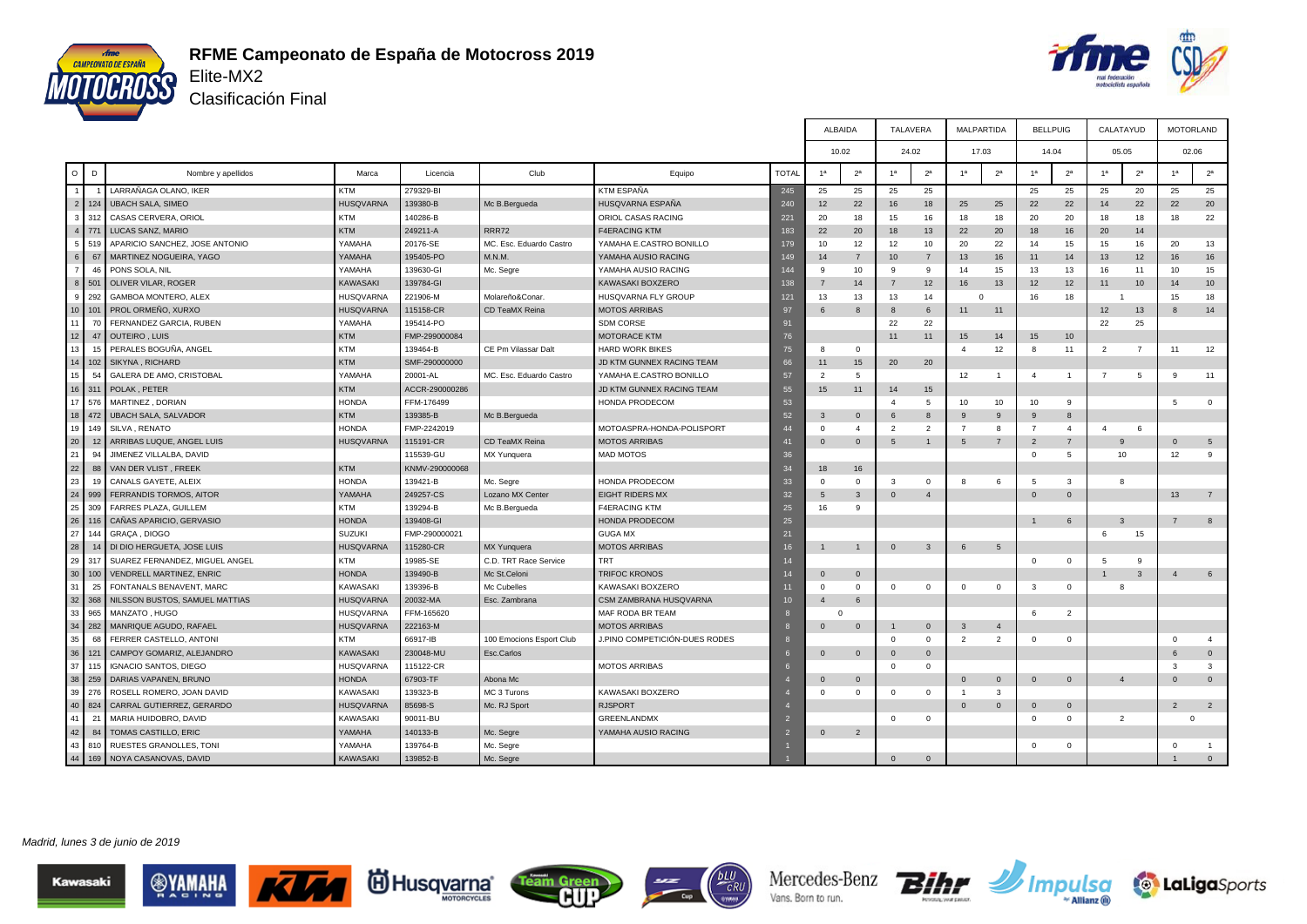

id Husq<u>varna</u>®

Team Green



т

т

Clasificación Final

|                 |        |                                |                  |               |                              |                                 |              | TALAVERA         |                  | MALPARTIDA              |                  | <b>BELLPUIG</b> |                | CALATAYUD      |                |                 | <b>MOTORLAND</b> |
|-----------------|--------|--------------------------------|------------------|---------------|------------------------------|---------------------------------|--------------|------------------|------------------|-------------------------|------------------|-----------------|----------------|----------------|----------------|-----------------|------------------|
|                 |        |                                |                  |               |                              |                                 |              | 24.02            |                  | 17.03                   |                  | 14.04           |                | 05.05          |                |                 | 02.06            |
| $\circ$         | D      | Nombre y apellidos             | Marca            | Licencia      | Club                         | Equipo                          | <b>TOTAL</b> | 1 <sup>a</sup>   | 2 <sup>a</sup>   | 1a                      | 2 <sup>a</sup>   | 1 <sup>a</sup>  | 2 <sup>a</sup> | 1 <sup>a</sup> | 2 <sup>a</sup> | 1 <sup>a</sup>  | 2 <sup>a</sup>   |
|                 | 304    | CONGOST AGUILERA, GERARD       | <b>KTM</b>       | 139782-GI     | Mc. Polea SX                 | <b>JEZYK RACING TEAM</b>        | 195          | 16               | 16               | 18                      | 18               | 25              | 22             | 20             | 22             | 16              | 22               |
|                 |        | 2 217 WADE, EDDIE JAY          | <b>KTM</b>       | 20068-AL      | CD, MC, 100 Millas           | <b>F4ERACING KTM</b>            | 187          | 13               | 18               | 6                       | 14               | 20              | 16             | 25             | 25             | 25              | 25               |
| 3               | 368    | NILSSON BUSTOS, SAMUEL MATTIAS | <b>HUSQVARNA</b> | 20032-MA      | Esc. Zambrana                | CSM ZAMBRANA HUSQVARNA          | 171          | 22               | 15               | -8                      | 22               | 18              | 15             | 18             | 15             | 20              | 18               |
|                 |        | 312 OLIVER VILAR, ORIOL        | <b>KTM</b>       | 139785-GI     | Mc. Polea SX                 | <b>JEZYK RACING TEAM</b>        | 170          | 25               | 25               | 25                      | 25               |                 |                | 15             | 18             | 22              | 15               |
| 5               | 24     | BRACERAS MARTINEZ, DAVID       | <b>KTM</b>       | 249263-A      | <b>RRR72</b>                 | <b>BRAYMART CARRERES RACING</b> | 166          | 20               | 22               | 20                      | 20               | 15              | 20             | 16             | 20             | 13              | $\mathbf 0$      |
| 6               |        | 309 FARRES PLAZA, GUILLEM      | <b>KTM</b>       | 139294-B      | Mc B.Bergueda                | <b>F4ERACING KTM</b>            | 157          | 18               | 20               | 22                      | 16               | 22              | 25             | 22             | 12             |                 |                  |
|                 | 84     | TOMAS CASTILLO, ERIC           | YAMAHA           | 140133-B      | Mc. Segre                    | YAMAHA AUSIO RACING             | 139          | 14               | 11               |                         | 15               | 16              | 12             | 13             | 16             | 18              | 20               |
| $\mathbf{8}$    | 299    | FONTOVA SALVIA, ALBERT         | <b>KTM</b>       | 139502-T      | Mc. Segre                    | <b>BRAYMART CARRERES RACING</b> | 103          | 11               | 14               |                         |                  | 14              | 14             | 12             | 14             | 12              | 12               |
| 9               | 315    | BELTRAN YAGUE, DAVID           | <b>HUSQVARNA</b> | 115141-CR     | CD TeaMX Reina               | <b>TEAMX REINA</b>              | 98           | 15               | $\mathbf{0}$     | 16                      | $\mathbf 0$      | 13              | 9              | 11             | 13             | 11              | 10               |
|                 | 10 227 | <b>GUTIERREZ SOLIS, PABLO</b>  |                  | 58734-O       | <b>VALDESOTO</b>             | MOTOS DA SILVA TM RACING        | 88           |                  | 10 <sup>10</sup> | 9                       | $\mathbf{g}$     | 10              | 10             | 10             | 10             | 10 <sup>1</sup> | 6                |
|                 | 11 397 | CANTO SERRANO, DENIS           |                  | 20069-CA      |                              | MOTOS DA SILVA TM RACING        | 87           |                  | 5                | 15                      | 9                | 9               | 8              | 8              | 6              | -8              | 13               |
| 12              | 632    | PANZANO FERRER, MARCOS         | <b>KTM</b>       | 54163-HU      |                              | <b>KTM DERMOTOR</b>             | 87           | 12               | 12               | 14                      | $\overline{2}$   | $\Omega$        | 11             | $\overline{7}$ | $\mathbf{g}$   | -9              | 11               |
| l 13            | 252    | SANCHEZ GARCIA, RAUL           | YAMAHA           | 139505-GI     | Mc. Segre                    | YAMAHA AUSIO RACING             | 84           |                  | $\Omega$         | $\Omega$                | 13               | $\Omega$        | 18             | 14             | 8              | 14              | 8                |
| 14              |        | 20 LLEDO PARES, ARNAU          | <b>KTM</b>       | 139550-B      |                              |                                 | 77           |                  | 9                | 12                      | 10 <sup>10</sup> | 12              | $\overline{4}$ | 6              | 5              | $\mathbf{3}$    | 9                |
| 15              | 96     | ALONSO RODILLA, VICTOR         | YAMAHA           | 195404-PO     | M.N.M.                       | YAMAHA AUSIO RACING             | 74           |                  | $\Omega$         | $\Omega$                | 11               | 11              | 13             |                |                | 15              | 16               |
| 16              | 1223   | TORRIJO SIESO, DIEGO           | <b>KTM</b>       | 54162-HU      |                              | <b>KTM DERMOTOR</b>             | 73           |                  | 8                | 13                      | $\overline{7}$   | 8               | 6              | 11             |                | $5^{\circ}$     | 14               |
| I 17            | 66     | CANOSA FERNANDEZ, JOSE         | <b>KTM</b>       | 195419-C      |                              | <b>MINCHA TEAM</b>              | 41           | $\Omega$         | $\Omega$         | 10                      | 6                | $5\overline{5}$ |                | -9             | 3              | $\overline{7}$  | $\mathbf{0}$     |
|                 | 18 365 | MONNE VILES, ADRIA             | <b>HUSQVARNA</b> | 139370-L      | Mc. Segre                    | CSM ZAMBRANA HUSQVARNA          | 38           | 10 <sup>10</sup> | 13               | $\overline{\mathbf{3}}$ | 12               | $\mathbf{0}$    |                |                |                |                 |                  |
| l 19 l          | 112    | PAMIAS ROIG, MARC              | <b>HUSQVARNA</b> | 139388-T      | Mc. Segre                    |                                 | 34           |                  |                  |                         |                  | 7               |                | $\overline{7}$ |                | 6               | $\overline{7}$   |
| $\overline{20}$ |        | 105   FERREIRA, RUBEN          | <b>HUSQVARNA</b> | FMP-299200062 |                              |                                 | 32           | 3                | $\mathbf{1}$     | 11                      | 3                | 3               | 3              | 5              |                | $\overline{2}$  | 1                |
| 21              | 461    | RUIZ PORTILLA, FRANCISCO       | YAMAHA           | 20038-MA      | MC. Esc. Eduardo Castro      | YAMAHA E.CASTRO BONILLO         | 25           |                  | 6                |                         | $\Omega$         | $\Omega$        | $\overline{2}$ | 3              | $\overline{4}$ | $\Omega$        | 5                |
| 22              |        | MARTI VALERO, MARC             | YAMAHA           | 66988-IB      | Cm. Porrerenc                |                                 | 24           | $\Omega$         | $\mathbf{3}$     |                         |                  | 6               | 5              | $\overline{2}$ |                | $\overline{4}$  | 3                |
| 23              | 181    | <b>GIMENEZ RUIZ, SAUL</b>      | <b>KTM</b>       | 20030-AL      | C.D. Motoclub Bajo Almanzora |                                 | 15           |                  | $\Omega$         | 5                       | $\mathbf{4}$     | $\Omega$        | $\Omega$       |                | $\overline{2}$ | $\Omega$        | $\mathbf{0}$     |
| 24              |        | 179 COLE, JOSEPH ALEXANDER     | <b>HUSQVARNA</b> | 20265-AL      |                              | <b>ENDURO SPORT ALMERIA</b>     | 11           | $\Omega$         | $\overline{7}$   | $\Omega$                | $\mathbf 0$      | $\overline{4}$  | $\Omega$       |                |                |                 |                  |
| 25              | 68     | LARRAÑAGA SAGREDO, UNAI        | <b>HUSQVARNA</b> | 277430-BI-AMP | Zalla Off road               |                                 | 11           | $\overline{2}$   | 4                | $\Omega$                | 5                |                 |                |                |                |                 |                  |
| 126             | 166    | DE LA CASA DIAZ, CESAR         | <b>HUSQVARNA</b> | 115130-TO     | CD TeaMX Reina               | <b>TEAMX REINA</b>              |              | $\Omega$         | $\mathbf{0}$     | $\mathbf{0}$            | $\overline{1}$   | $\overline{2}$  | $\mathbf{0}$   | $\mathbf{1}$   |                | $\Omega$        | $\overline{4}$   |
| 27              | 75     | COMELLAS SALA, GERARD          | YAMAHA           | 139473-B      |                              | YAMAHA AUSIO RACING             |              |                  | $\Omega$         |                         | $\Omega$         | $\Omega$        | $\Omega$       |                |                | $\Omega$        | $\mathbf{0}$     |
| 28              | 16     | VARGAS PERNIA, GONZALO         | YAMAHA           | 115285-CR     | MC Talavera                  | <b>TEAM JCR</b>                 |              |                  | $\Omega$         | $\overline{2}$          | $\Omega$         | -1              | $\Omega$       |                |                |                 | $\overline{2}$   |
| 29              | 58     | MARTINEZ CALVO, JAVIER         | YAMAHA           | 115270-GU     | MX Yunquera                  | PIÑON MELLAO                    |              | $\Omega$         | $\mathcal{P}$    |                         | $\Omega$         | $\Omega$        | $\mathbf{0}$   |                |                | $\Omega$        | $\mathbf{0}$     |

 $\Gamma$ 

Mercedes-Benz

Vans. Born to run.

 $CRU$ 

 $\overline{C_{\text{top}}}$ 

Bihr

**Impulsa** 

**to LaLiga**Sports

┱

┱

Madrid, lunes 3 de junio de 2019

Kawasaki

**ANAMALA** 

K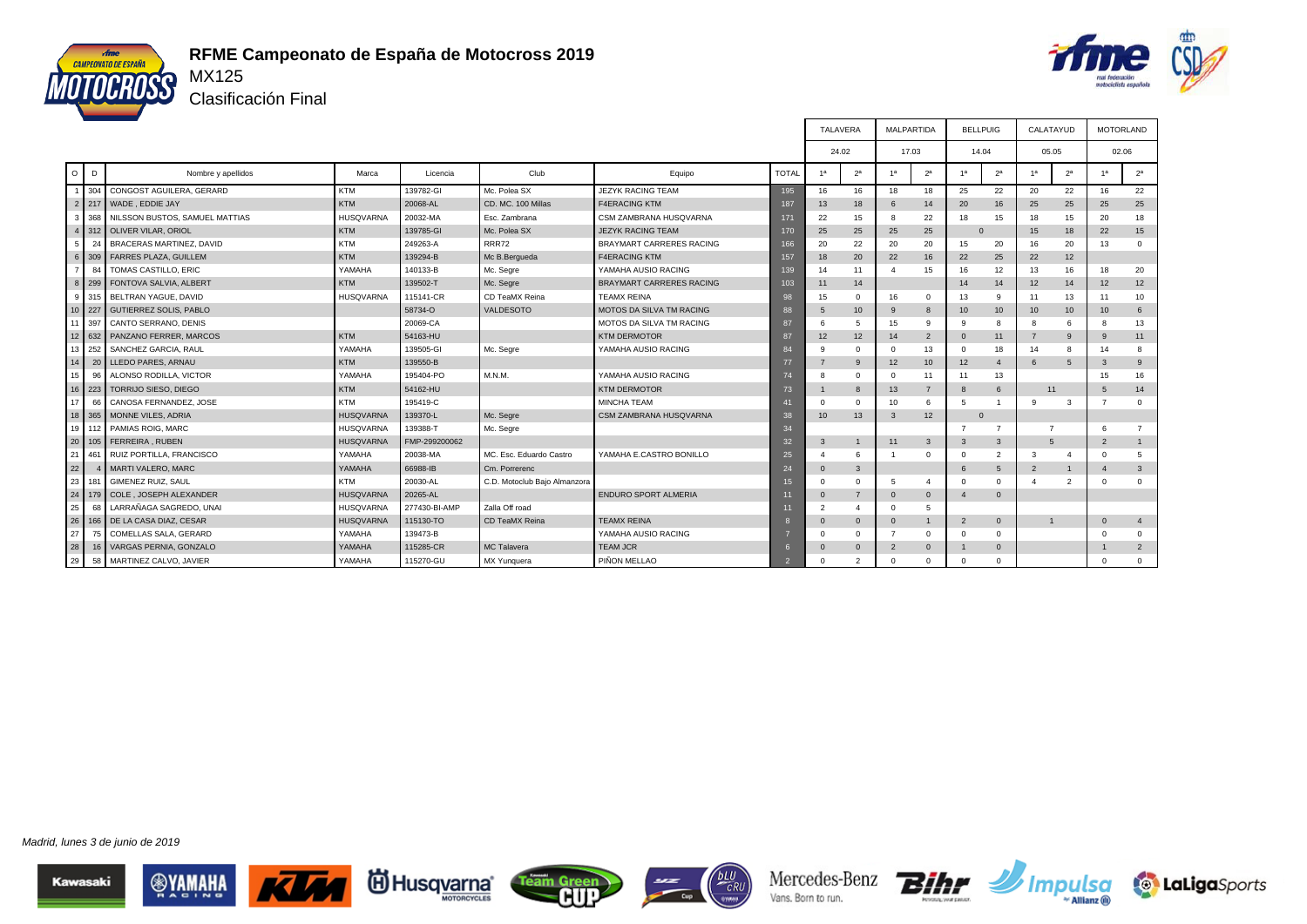



Clasificación Final

|                      |              |                                |                  |               |                              |                                    |                          | <b>ALBAIDA</b>   |                | <b>TALAVERA</b>          |                 | <b>BELLPUIG</b> |                | <b>S.ESTEBAN GOR</b> |                | <b>MOTORLAND</b> |                 |
|----------------------|--------------|--------------------------------|------------------|---------------|------------------------------|------------------------------------|--------------------------|------------------|----------------|--------------------------|-----------------|-----------------|----------------|----------------------|----------------|------------------|-----------------|
|                      |              |                                |                  |               |                              |                                    |                          | 10.02            |                | 24.02                    |                 | 14.04           |                | 12.05                |                | 02.06            |                 |
| $\circ$              | D            | Nombre y apellidos             | Marca            | Licencia      | Club                         | Equipo                             | <b>TOTAL</b>             | 1 <sup>a</sup>   | 2 <sup>a</sup> | 1a                       | $2^a$           | 1 <sup>a</sup>  | 2 <sup>a</sup> | 1 <sup>a</sup>       | 2 <sup>a</sup> | 1 <sup>a</sup>   | 2 <sup>a</sup>  |
| $\blacktriangleleft$ | 373          | CANET ARDEVOL, EDGAR           | <b>KTM</b>       | 139415-B      | Mc. Polea SX                 |                                    | 207                      | $^{\circ}$       | 25             | 22                       | 25              | 25              | 25             | 25                   | 20             | 20               | 20              |
| $\overline{2}$       | 310          | PUIG CUMI, VICTOR              | <b>KTM</b>       | 139540-GI     | Mc. Segre                    |                                    | 201                      | 16               | 22             | 25                       | 22              | 22              | $\Omega$       | 22                   | 25             | 22               | 25              |
| 3 <sup>1</sup>       | 211          | ALBISUA FUENTES, GILEN         | <b>HUSQVARNA</b> | 279330-VI     |                              | <b>BUD RACING ESPAÑA-IJUSTRIDE</b> | 170                      | 18               | 18             | 15                       | 16              | 18              | 20             | 18                   | 16             | 16               | 15              |
| $\overline{4}$       | 305          | <b>GALLEGO RAMOS, ANTONIO</b>  | <b>KTM</b>       | 20037-MU      |                              |                                    | 163                      | 15 <sup>15</sup> | $\mathbf 0$    | 16                       | 9               | 20              | 22             | 12                   | 22             | 25               | 22              |
| 5                    | 386          | ESCANDELL GIL, ELIAS           | <b>KTM</b>       | 66975-IB      | Mc. Formentera-Eivissa       | MFIE / MOREMOTO RACING             | 142                      | 14               | 14             | 13                       | 18              | 14              | 13             | $\overline{7}$       | 15             | 18               | 16              |
| 6 <sup>1</sup>       | 229          | GARCIA OCAÑA, FRANCISCO        | <b>HUSQVARNA</b> | 20023-CA      | Esc. Zambrana                | CSM ZAMBRANA HUSQVARNA             | 127                      | 13               | 13             | 6                        | 14              | $\overline{7}$  | 14             | 15                   | 12             | 15               | 18              |
| $\overline{7}$       | 91           | COSTA, FABIO                   | <b>KTM</b>       | FMP-252019    |                              | MOMENTOS TT MOTOS - JETMAR         | 108                      | 8                | $\overline{7}$ | 18                       | 6               | 13              | 18             | 20                   | 18             |                  |                 |
| 8                    | 355          | <b>GRAVES, TYLER SAMUEL</b>    | <b>KTM</b>       | 249243-A      | <b>MS Carreres</b>           |                                    | 102                      | 20               | 16             | 12                       | $\overline{7}$  | 16              | 12             | 5                    | $\overline{0}$ | 14               | $\mathbf 0$     |
| 9                    | 22           | URQUIOLA GOICOECHEA, ASIER     | <b>KTM</b>       | 279376-BI     | Mc. Zalla                    | <b>RICKYS MOTORBIKES</b>           | 102                      | $\overline{7}$   | 9              | $\overline{4}$           | 12              | 12              | 11             | 14                   | 14             | 12               | $\overline{7}$  |
| 10                   | 62           | ALONSO RABANO, MARCO           | <b>KTM</b>       | 90012-VA      | MC Vallisoletano             | <b>TEAM DMI</b>                    | 98                       | 11               | 11             | 10                       | 10              | 10              | 5              | $\mathbf{1}$         | 13             | 13               | 14              |
| 11                   | 232          | AGUILO AZORIN, UNAI            | <b>KTM</b>       | 139317-GI     | Mc. Segre                    | <b>MOREMOTO</b>                    | 97                       | 25               | 12             | 14                       | 15              | 15              | 16             |                      |                |                  |                 |
| 12                   | 255          | GUILLEN GARCIA, DANIELA        | <b>HUSQVARNA</b> | 140173-GI     | Mc. Polea SX                 | <b>BUD RACING</b>                  | 82                       | 22               | 20             | 20                       | 20              |                 |                |                      |                |                  |                 |
| 13                   | 43           | PEREZ GIMENEZ, MARC            | <b>KTM</b>       | 139337-B      | Mc St.Celoni                 | <b>PERSK RACING</b>                | 70                       | 10               | $\mathbf{0}$   | $\overline{0}$           | $\overline{1}$  | 8               | 10             | 8                    | 11             | 10               | 12              |
| 14                   | 351          | PRAT SENDRA, CARLOS            | <b>HUSQVARNA</b> | 139412-L      | Mc. Segre                    |                                    | 60                       |                  | 6              | 3                        | $\mathbf{0}$    | 11              | 15             | 11                   | $\mathbf{8}$   | $\Omega$         | $\mathbf 0$     |
| 15                   | 85           | MARTIN GONZALEZ, IKER          | <b>HUSQVARNA</b> | 90008-BU      |                              | <b>TEAM DMI</b>                    | 60                       | $\Omega$         | 3              | 8                        | $\overline{2}$  | 9               | 9              | $\overline{2}$       | 10             | 9                | 8               |
| 16                   | 248          | PEREZ MARTIN, ALEJANDRO        | <b>HUSQVARNA</b> | 189277-BA     |                              | <b>TEAM PAVO&amp;RUEDA</b>         | 51                       | 12               | 15             | 11                       | 13              |                 |                |                      |                |                  |                 |
| 17                   | 155          | RODRIGUEZ GIL, DANIEL          | <b>KTM</b>       | 115171-CR     | MC Talavera                  | <b>TEAM JCR</b>                    | 50                       | $\Omega$         | 10             | 5                        | $\overline{4}$  | $\overline{4}$  | $\circ$        | 16                   | $\mathbf 0$    | 11               | $\mathbf 0$     |
| 18                   | 388          | BENITEZ MARULL, DAVID          | <b>HUSQVARNA</b> | 139343-GI     | Mc. Polea SX                 | <b>GRMXPRO</b>                     | 38                       | $\mathbf{Q}$     | $\overline{4}$ | 1                        | $\Omega$        | 5               | 6              | 3                    | $\overline{3}$ | $\overline{7}$   | $\mathbf{0}$    |
| 19                   | $\mathbf{R}$ | DOMINGUEZ OLIVA, YAGO          | YAMAHA           | 139272-B      | MC 3 Turons                  | PONT GRUP PRO RACE                 | 37                       | $\Omega$         | $\mathbf{0}$   | $\overline{\phantom{0}}$ | 8               | $\Omega$        |                | 13                   | $\Omega$       | $\overline{1}$   | 13              |
| 20                   | 382          | LOPEZ CARRERAS, MANUEL         |                  | 90016-AV      | <b>MC Vallisoletano</b>      | ROIZCA MX TEAM                     | 30                       | $\mathcal{R}$    | $\mathbf{0}$   |                          | $\Omega$        |                 |                | 10                   | $\overline{4}$ | $\overline{2}$   | 11              |
| 21                   | 370          | CAMPS FAURIA, XAVIER           | <b>HUSQVARNA</b> | 139301-L      |                              | <b>BENIMOTO PARTY SATELITE</b>     | 29                       | $\Omega$         |                | $\Omega$                 | 3               |                 |                | 9                    | $\overline{7}$ | 6                | $\overline{4}$  |
| 22                   | 125          | AMORIM, IGOR                   | YAMAHA           | FMP-299200040 |                              | AMS MOTOJOVINENSE                  | 27                       | $\overline{4}$   | $\mathbf{0}$   | $\overline{0}$           | $\mathbf{0}$    |                 |                | 6                    | -9             | $\mathbf{8}$     | $\mathbf{0}$    |
| 23                   | 385          | FUENTES MARTINEZ, JORGE        | <b>KTM</b>       | 230025-MU     | Esc.Carlos                   | <b>MOTOXHOUSE</b>                  | 22                       | $\Omega$         | 8              | $\overline{7}$           | $\mathbf{0}$    | $\mathbf 0$     |                | $\overline{4}$       | $^{\circ}$     | 3                | $\mathbf{0}$    |
| 24                   |              | CONSTANTIN IHUT, TUDOR         | <b>KTM</b>       | 221900-M      | Green Park                   |                                    | 20                       | $\Omega$         |                | 9                        | 11              |                 |                |                      |                |                  |                 |
| 25                   | 311          | LOBO, SANDRO                   | <b>KTM</b>       | FMP-999200042 |                              |                                    | 19                       | $5\overline{5}$  | $\mathbf{0}$   | $\Omega$                 | $\mathbf{0}$    | 6               | 8              |                      |                |                  |                 |
| 26                   | 201          | <b>GALLART TORRES, ROGER</b>   | <b>HUSQVARNA</b> | 139495-L      | Mc. Segre                    | PARTY SATELITE                     | 19                       | $\Omega$         | $\overline{2}$ | $\overline{0}$           | $5\phantom{.0}$ | 3               | $\mathbf 0$    | $\mathsf 0$          | $\overline{0}$ | $\overline{a}$   | $5\phantom{.0}$ |
| 27                   | 66           | PIERA GABERNET, BIEL           | <b>KTM</b>       | 139327-L      | Mc. Segre                    |                                    | 16                       |                  |                |                          |                 | $\Omega$        | $\overline{7}$ |                      |                | $\Omega$         | 9               |
| 28                   | 666          | PERAL LOPEZ, ALEJO             | <b>HUSQVARNA</b> | 58764-O       | VALLÉS MX                    |                                    | 15                       |                  |                | $\Omega$                 | $\mathbf{0}$    |                 |                | $\mathbf{0}$         | 5              | $\Omega$         | 10              |
| 29                   | 207          | MARTI CALLEJA, ALEIX           | <b>HUSQVARNA</b> | 139586-B      | Mc. Segre                    | <b>MOTOS ARRIBAS</b>               | 12                       |                  | 5              | $\Omega$                 | $\Omega$        |                 |                | $\Omega$             | 6              | $\Omega$         | $\mathbf{0}$    |
| 30                   | 52           | CASTRO BARRIGON, ADRIAN        | <b>KTM</b>       | 195438-C      |                              |                                    | 10                       | $\Omega$         | $\mathbf{0}$   | $\mathbf 0$              | $\mathbf{0}$    | $\mathbf{0}$    | $\overline{2}$ | $\Omega$             | $\overline{2}$ | $\Omega$         | 6               |
| 31                   |              | SANCHEZ MOYA, DAVID            | <b>KTM</b>       | 20000-MA-AMP  | CD. MC. Motos Ortiz Marbella | <b>MOTOS ORTIZ</b>                 |                          |                  |                | $\Omega$                 |                 |                 |                |                      |                | 5                | $\mathbf 0$     |
| 32                   | 225          | <b>GILI MERIN, GUILLEM</b>     |                  | 140099-GI-AMP |                              |                                    | 5                        | $\overline{2}$   | $\mathbf 0$    |                          |                 | $\Omega$        | $\mathbf{0}$   |                      |                | $\Omega$         | $\mathbf{3}$    |
| 33                   | 243          | ROJAS VIÑAS, NIL               | <b>KTM</b>       | 139367-GI     |                              | <b>BIGMOTO TEAM</b>                |                          |                  |                |                          |                 | $\Omega$        | $\overline{4}$ |                      |                | $\Omega$         | $\mathbf{0}$    |
| 34                   | 24           | SALVADOR DIAZ, CARLOS          | <b>HUSQVARNA</b> | 222130-M      | Villarejo                    |                                    |                          | $\Omega$         | $\mathbf 0$    | $\Omega$                 | $\mathbf{0}$    | $\mathbf{1}$    | 3              | $\mathbf{0}$         | $\overline{0}$ | $\mathbf{0}$     | $\mathbf{0}$    |
| 35                   | 315          | ROMAN FORONDA, OSCAR           | <b>KTM</b>       | 249287-A      | <b>RRR72</b>                 | BRAYMART CARRERES RACING           |                          | $\Omega$         | $\overline{1}$ | $\Omega$                 | $\Omega$        | $\overline{2}$  | $\overline{1}$ |                      |                |                  |                 |
| 36                   | 73           | <b>GARCIA GONZALEZ, JAVIER</b> | <b>KTM</b>       | 139867-B      | Mc. Segre                    | <b>MX SAND RIDERS</b>              | $\overline{\phantom{a}}$ | $\Omega$         | $\mathbf{0}$   |                          | $\Omega$        | $\Omega$        | $\Omega$       | $\mathbf{0}$         | $\overline{0}$ | $\Omega$         | $\overline{2}$  |
| 37                   | 6            | LORENTE MUÑOZ, ELIO            | <b>HUSQVARNA</b> | 54178-Z       |                              |                                    |                          |                  |                |                          |                 |                 |                |                      |                | $\Omega$         | $\mathbf{1}$    |
| 38                   | 199          | SAMPER GEA, UNAI               | <b>KTM</b>       | 139335-B      | Mc Sitges                    |                                    |                          | $\Omega$         | $\Omega$       | $\Omega$                 | $\Omega$        | $\Omega$        | $\mathbf{0}$   | $\Omega$             |                | $\Omega$         | $\mathbf{0}$    |

Madrid, lunes 3 de junio de 2019











Mercedes-Benz Vans. Born to run.



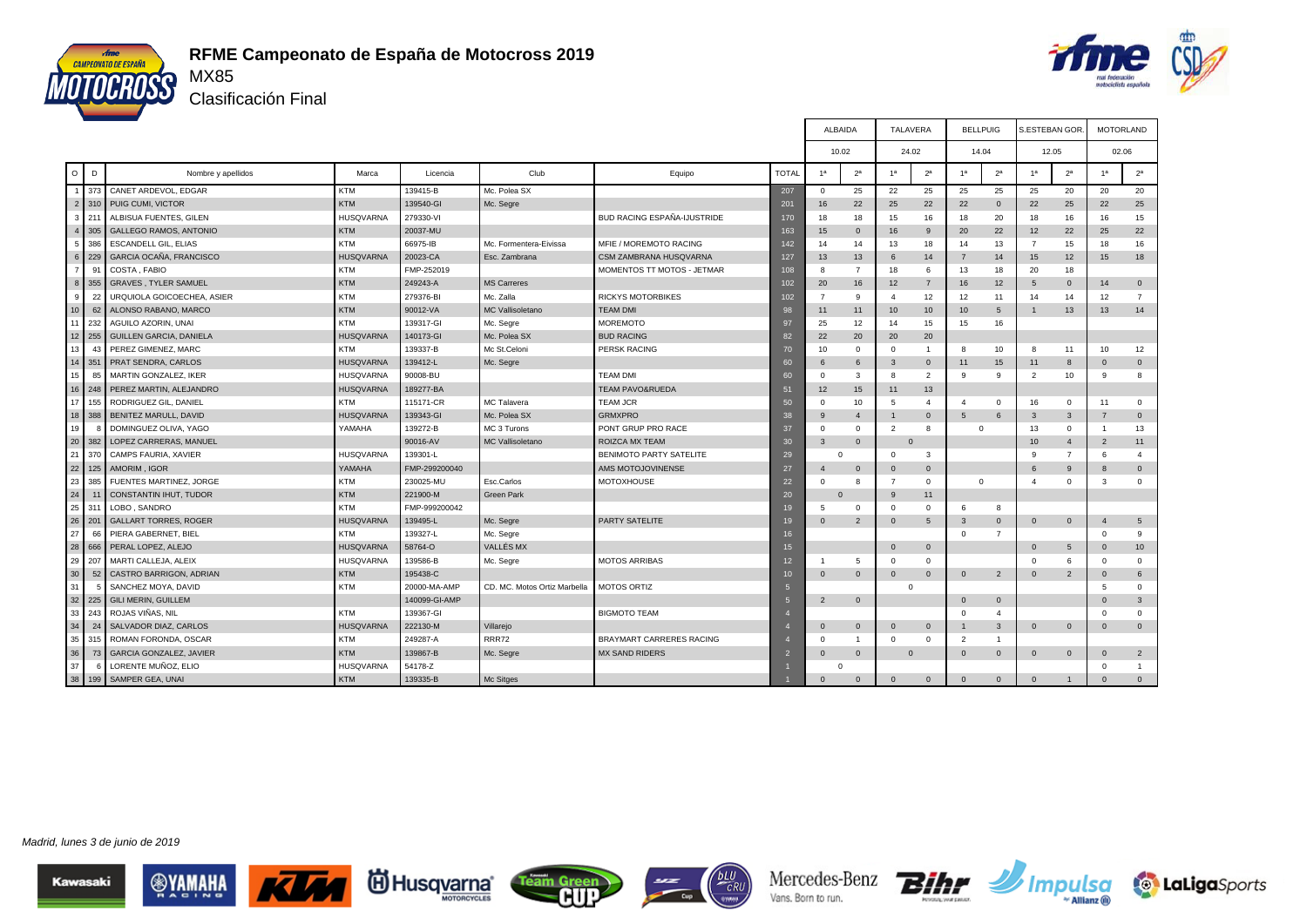

### **RFME Kawasaki Team Green Cup 2019** Kawasaki MX1

Clasificación Final



|                |     |                                       |                 |           |                          |                         |                 | TALAVERA       |                | <b>BELLPUIG</b>          |                | CALATAYUD      |                | <b>MOTORLAND</b> |                |
|----------------|-----|---------------------------------------|-----------------|-----------|--------------------------|-------------------------|-----------------|----------------|----------------|--------------------------|----------------|----------------|----------------|------------------|----------------|
|                |     |                                       |                 |           |                          |                         |                 | 24.02          |                |                          | 14.04          | 05.05          |                | 02.06            |                |
| $\circ$        | D   | Nombre y apellidos                    | Marca           | Licencia  | Club                     | Equipo                  | <b>TOTAL</b>    | 1 <sup>a</sup> | 2 <sup>a</sup> | 1 <sup>a</sup>           | 2 <sup>a</sup> | 1 <sup>a</sup> | 2 <sup>a</sup> | 1 <sup>a</sup>   | 2 <sup>a</sup> |
|                |     | 55 ESTEBAN HERRANZ, EDUARDO           | <b>KAWASAKI</b> | 90021-SG  |                          |                         | 178             | 25             | 20             | 25                       | 25             | 18             | 25             | 18               | 22             |
|                |     | 2 148 PRIETO RENEDO, JORGE            | <b>KAWASAKI</b> | 90090-P   | C.D Pistones del Cerrato | <b>TEAM GREENLANDMX</b> | 174             | 18             | 22             | 22                       | 20             | 22             | 20             | 25               | 25             |
| 3 <sup>1</sup> |     | UTERGA DIEZ, IKER                     | <b>KAWASAKI</b> | 236114-NA |                          |                         | 151             | 20             | 15             | 20                       | 22             | 20             | 18             | 16               | 20             |
| 4 <sup>1</sup> |     | 87 PALLARES NAVARRO, ANTONIO JOSE     | <b>KAWASAKI</b> | 230010-MU |                          | <b>MX PALLARES</b>      | 148             | 22             | 25             | 16                       | $\Omega$       | 25             | 22             | 22               | 16             |
| 5 <sup>1</sup> | 188 | GARCIA SALGADO, ROBERTO               | <b>KAWASAKI</b> | 189283-CC | Mx Casar                 |                         | 115             | 15             | 16             | 18                       | $\mathbf{1}$   | 14             | 16             | 20               | 15             |
| $6 \mid$       | 94  | ALTES BALLESTEROS, JOAN               | <b>KAWASAKI</b> | 139644-B  | Mc. Segre                | KAWASAKI BOXZERO        | 113             | 12             | 12             | 12                       | 16             | 15             | 15             | 13               | 18             |
| 7              | 287 | <b>GARRALON LORITE, DANIEL</b>        | <b>KAWASAKI</b> | 139325-L  | Mc. Segre                |                         | 106             | 10             | 8              | 15                       | 18             | 13             | 14             | 15               | 13             |
| 8 <sup>1</sup> | 20  | <b>GARRIDO GARRIDO, MIGUEL</b>        | <b>KAWASAKI</b> | 20079-J   |                          |                         | 76              | 6              | 6              | 9                        | 14             | 10             | 12             | 10 <sup>1</sup>  | 9              |
| 9              | 10  | JIMENEZ JIMENEZ, DAVID                | <b>KAWASAKI</b> | 236094-NA | Club Motoclub Falces     |                         | 75              |                |                | 10                       | 15             | 11             | 11             | 14               | 14             |
|                |     | 10 587 MARKIEGI GARMENDIA, URTZI      | <b>KAWASAKI</b> | 279347-SS | Fly Group Mc.            |                         | 75              | 8              | 9              | 6                        | 13             | $\overline{7}$ | 9              | 12               | 11             |
|                |     | 11 717 DURENDEZ PERAL. ELIAS          | <b>KAWASAKI</b> | 189271-CC | Mc. Extremadura Racing   |                         | 70              |                | 5              | 8                        | 11             | 12             | 10             | 5                | 12             |
|                |     | 12 125 RODRIGUEZ CARTAGENA, ION ANDER | <b>KAWASAKI</b> | 236125-NA | Mc. Ziki Team            |                         | 67              | 9              | 10             | 5                        | 10             | 6              | 8              | 9                | 10             |
| 13             |     | 135 PRADO CORRALES, SANTOS            | <b>KAWASAKI</b> | 54278-Z   |                          |                         | 58              |                | $\overline{4}$ | $\Delta$                 | 9              | R              | 13             | $\mathbf{R}$     | 8              |
| 14             |     | 85 GONZALEZ BAILON, ELIAS             | <b>KAWASAKI</b> | 54202-Z   | Mc. Calatayud            |                         | 55              | 11             | 13             | 13                       | $\overline{2}$ | 16             |                |                  |                |
| 15             | 88  | MERIDA GALIANA, JOSE ENRIQUE          | <b>KAWASAKI</b> | 20088-MA  |                          |                         | 45              | 5              | $\overline{7}$ | 11                       | 12             | 9              |                |                  |                |
| 16             |     | 26 NICOLAS MARCHANTE, MANUEL          | <b>KAWASAKI</b> | 229972-MU | Esc.Carlos               |                         | 41              | 13             | 14             | 14                       | $\mathbf 0$    |                |                |                  |                |
| 17             | 753 | MINDEGUIA SAN MARTIN, FERNANDO        | <b>KAWASAKI</b> | 236192-NA | Club Motoclub Falces     |                         | 35              | $\overline{2}$ | $\mathbf 0$    | $\overline{\phantom{a}}$ | $\overline{7}$ | 5              | $\overline{7}$ | $\overline{7}$   | 5              |
| 18             |     | 396 FEIJOO IGLESIAS, JOSE A.          | <b>KAWASAKI</b> | 195444-OU |                          |                         | 34              | 16             | 18             |                          |                |                |                |                  |                |
| 19             |     | <b>GARCIA GALLARDO, MIGUEL</b>        | <b>KAWASAKI</b> | 20509-J   |                          |                         | 32              | $\Omega$       | 3              | 3                        | 8              | 6              |                | 6                | 6              |
| $\frac{20}{2}$ | 217 | MERIDA ARANDA, ANTONIO JESUS          | <b>KAWASAKI</b> | 20601-CO  |                          |                         | 26              | 3              | $\overline{1}$ |                          | $\Omega$       | $\Delta$       |                | 11               | $\overline{7}$ |
| 21             | 33  | MENDEZ AMORES, RAUL                   | <b>KAWASAKI</b> | 222179-M  |                          |                         | 25              | 14             | 11             |                          |                |                |                |                  |                |
|                |     | 22 710 ALONSO RUIZ, ALFREDO           | <b>KAWASAKI</b> | 90071-SA  |                          |                         | 17              |                | $\overline{2}$ | $\Omega$                 | 6              | 3              | 5              |                  |                |
| 23             | 241 | MARKIEGI GARMENDIA, UNAI              | <b>KAWASAKI</b> | 279342-SS | Fly Group Mc.            |                         | 16              | $\Omega$       | $\mathbf 0$    |                          | 5              |                | $\overline{2}$ |                  | 3              |
| 24             |     | 32 GARCIA PINO, EDUARD                | <b>KAWASAKI</b> | 139526-B  | Mc St.Celoni             |                         | 15              | $\Omega$       | $\mathbf{0}$   | $\Omega$                 | $\overline{4}$ | $\overline{4}$ |                | $\mathbf{3}$     | $\overline{a}$ |
| 25             |     | 711 FERNANDEZ GARCIA, CESAR           | <b>KAWASAKI</b> | 54197-Z   |                          | A FULL RACING TEAM      | 10 <sup>1</sup> |                |                | 7                        | 3              |                |                |                  |                |
|                |     | 26 30 TOLON PEREZ, MARCO              | <b>KAWASAKI</b> | 54233-Z   | Correcaminos Mc.         |                         |                 | $\Omega$       | $\mathbf{0}$   |                          | $\Omega$       | $\overline{2}$ | 3              |                  |                |

Madrid, lunes 3 de junio de 2019









Mercedes-Benz Vans. Born to run.







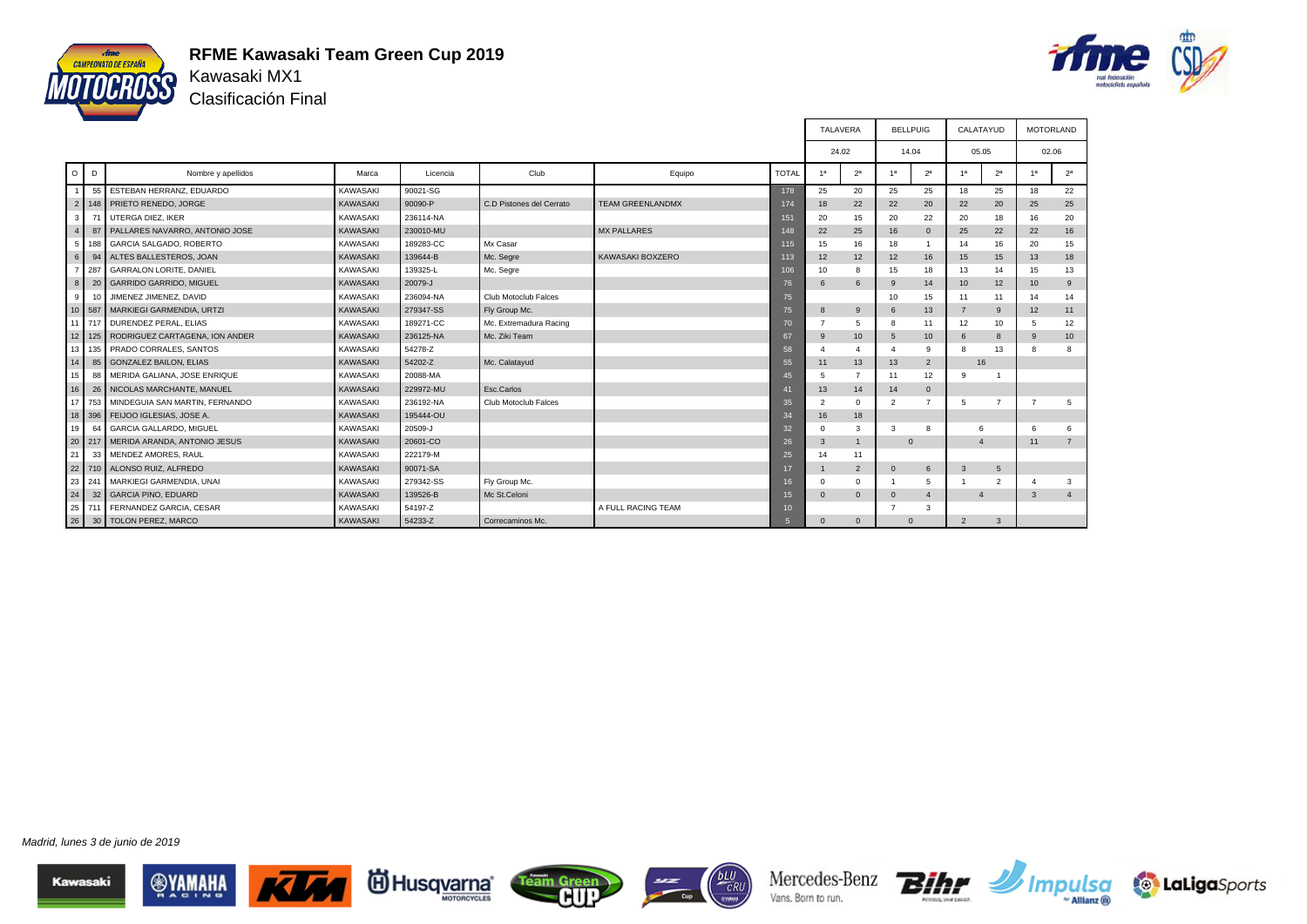

**RFME Kawasaki Team Green Cup 2019** Kawasaki MX2

Clasificación Final



|                 |                |                                     |                 |           |                |                         |              | <b>TALAVERA</b> |    | <b>BELLPUIG</b> |                | CALATAYUD |                | <b>MOTORLAND</b> |                |
|-----------------|----------------|-------------------------------------|-----------------|-----------|----------------|-------------------------|--------------|-----------------|----|-----------------|----------------|-----------|----------------|------------------|----------------|
|                 |                |                                     |                 |           |                |                         |              | 24.02           |    | 14.04           |                | 05.05     |                | 02.06            |                |
|                 | O <sub>1</sub> | Nombre y apellidos                  | Marca           | Licencia  | Club           | Equipo                  | <b>TOTAL</b> | 1a              | 2a | 1a              | 2 <sup>a</sup> |           | 2 <sup>a</sup> |                  | 2 <sup>a</sup> |
|                 |                | 25 FONTANALS BENAVENT, MARC         | <b>KAWASAKI</b> | 139396-B  | Mc Cubelles    | KAWASAKI BOXZERO        | 178          | 25              | 22 | 25              | 25             | 22        | 25             |                  | 22             |
|                 |                | 2   121   CAMPOY GOMARIZ, ALEJANDRO | KAWASAKI        | 230048-MU | Esc.Carlos     |                         |              | 20              | 25 | 16              | 18             | 25        | 22             | 20               | 25             |
|                 |                | 3 192 VILLALBA GARCIA, DAVID        | <b>KAWASAKI</b> | 20468-CA  |                | <b>TECNIBIKES</b>       | 145          | 13              | 15 |                 | 22             | 16        | 18             | 25               | 18             |
|                 |                | 4 21 MARIA HUIDOBRO, DAVID          | KAWASAKI        | 90011-BU  |                | <b>TEAM GREENLANDMX</b> | 140          | 18              | 14 | 20              | 20             | 20        | 14             | 18               | 16             |
|                 |                | 5   169   NOYA CASANOVAS, DAVID     | <b>KAWASAKI</b> | 139852-B  | Mc. Segre      |                         | 125          | 14              | 13 | 15              | 15             | 18        | 20             | 16               | 14             |
|                 |                | 6 276 ROSELL ROMERO, JOAN DAVID     | KAWASAKI        | 139323-B  | MC 3 Turons    | KAWASAKI BOXZERO        | 117          | 22              | 20 | 22              | 11             |           |                | 22               | 20             |
|                 |                | 24 CLEMENTE GOMEZ. GUILLERMO        | <b>KAWASAKI</b> | 115229-GU | MX Yunquera    | PALMETO PL RACING MX    |              |                 |    | 12              | 13             | 13        | 12             | 13               | 12             |
|                 |                | 8 313 ROMERO CARO, ALEX             | KAWASAKI        | 115241-CR |                | MAD MOTOS               |              | 15              | 16 | 14              | 16             | 15        | 16             |                  |                |
| 9 <sub>1</sub>  | 35             | SEGU ROSA, ORIOL                    | <b>KAWASAKI</b> | 139468-T  |                |                         | 82           |                 |    | 13              | 14             | 14        | 13             | 15               | 13             |
| 10 <sup>1</sup> |                | 79 SEISDEDOS RAMOS, GABRIELA        | <b>KAWASAKI</b> | 221982-M  |                | MX6D2                   | 68           | 12              | 12 |                 |                | 15        |                | 14               | 15             |
| 11 <sup>1</sup> |                | 11 GUTIERREZ MARTIN, RAUL           | KAWASAKI        | 189267-CC | Miramontes Mc. |                         | 57           | 16              | 18 | 11              | 12             |           |                |                  |                |

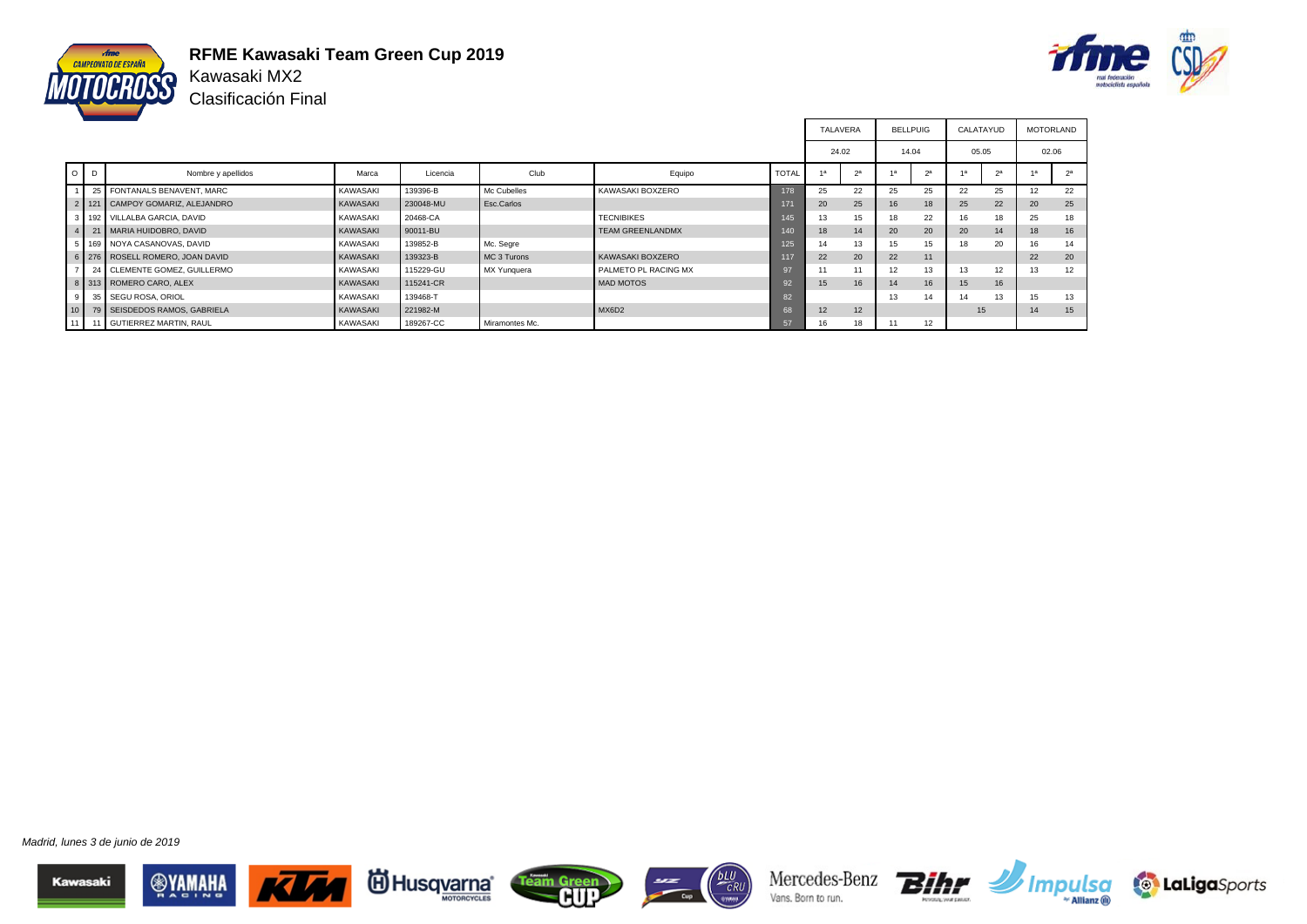

#### **RFME Yamaha YZ bLU cRU Cup 2019** Yamaha YZ125

Clasificación Final



|                 |   |                              |       |           |                         |        |              | <b>TALAVERA</b> |                | <b>MALPARTIDA</b> |    | <b>BELLPUIG</b> |                  |       | CALATAYUD      | <b>MOTORLAND</b> |                |
|-----------------|---|------------------------------|-------|-----------|-------------------------|--------|--------------|-----------------|----------------|-------------------|----|-----------------|------------------|-------|----------------|------------------|----------------|
|                 |   |                              |       |           |                         |        |              | 24.02           |                | 17.03             |    | 14.04           |                  | 05.05 |                | 02.06            |                |
| $\circ$         | D | Nombre y apellidos           | Marca | Licencia  | Club                    | Equipo | <b>TOTAL</b> |                 | 2 <sup>a</sup> | 1a                | 2a |                 | 2 <sup>a</sup>   | 4a    | 2 <sup>a</sup> | 1a               | 2 <sup>a</sup> |
|                 |   | SANCHEZ GARCIA, RAUL         |       | 139505-GI | Mc. Segre               |        | 203          | 25              | 12             | 12                | 25 | 10              | 25               | 25    | 25             | 22               | 22             |
| $\overline{2}$  |   | RUIZ PORTILLA, FRANCISCO     |       | 20038-MA  | MC. Esc. Eduardo Castro |        | 193          | 20              | 25             | 20                | 16 | 14              | 18               | 22    | 22             | 16               | 20             |
| 3 <sup>1</sup>  |   | VARGAS PERNIA, GONZALO       |       | 115285-CR | <b>MC Talavera</b>      |        | 177          | 16              | 18             | 22                | 18 | 20              | 13               | 18    | 18             | 18               | 16             |
| $\overline{4}$  |   | ALONSO RODILLA, VICTOR       |       | 195404-PO | M.N.M.                  |        | 170          | 22              | 11             | 18                | 22 | 25              | 22               |       |                | 25               | 25             |
| 5 <sub>5</sub>  |   | COMELLAS SALA, GERARD        |       | 139473-B  |                         |        | 160          | 13              | 16             | 25                | 20 | 18              | 16               | 14    | 14             | 12               | 12             |
| $6\overline{)}$ |   | MARTI VALERO, MARC           |       | 66988-IB  | Cm. Porrerenc           |        | 160          | 18              | 22             |                   |    | 22              | 20               | 20    | 20             | 20               | 18             |
| $7\overline{}$  |   | PUIG PRUJA, JORDI            |       | 139390-GI | Mc St.Hilari            |        | 152          | 11              | 20             | 16                | 15 | 16              | 15               | 15    | 16             | 13               | 15             |
| $\bf{8}$        |   | SAMPEDRO SANTAMARIA, ANTONIO |       | 195426-C  |                         |        | 112          | 15              | 14             |                   |    | 13              | 12 <sup>2</sup>  | 16    | 13             | 15               | 14             |
| 9               |   | OLIVERA MARTINEZ, JAN        |       | 139422-B  | Mc. Segre               |        | 102          | 14              | 13             | 14                | 14 | 12              | 11               |       |                | 11               | 13             |
| 10 <sub>1</sub> |   | ROSELL ROMERO, CARLES        |       | 139324-B  | MC 3 Turons             |        | 72           |                 |                | 15                | 13 | 11              | 10 <sup>10</sup> | 12    | 11             |                  |                |
| 11              |   | ROCA RIUS, ORIOL             |       | 140041-B  | Mc Terrassa             |        | 64           | 12              | 15             |                   | 13 | 15              |                  |       |                |                  |                |
| $\frac{1}{2}$   |   | <b>VILALTA GUITART, POL</b>  |       | 139500-B  | Mc St.Hilari            |        | 50           |                 |                |                   |    |                 |                  | 13    | 12             | 14               | 11             |
| 13              |   | MEDRANO RODRIGUEZ, JOEL      |       | 236138-NA | Club Motoclub Falces    |        | 40           |                 |                |                   |    | 14              |                  | 11    | 15             |                  |                |

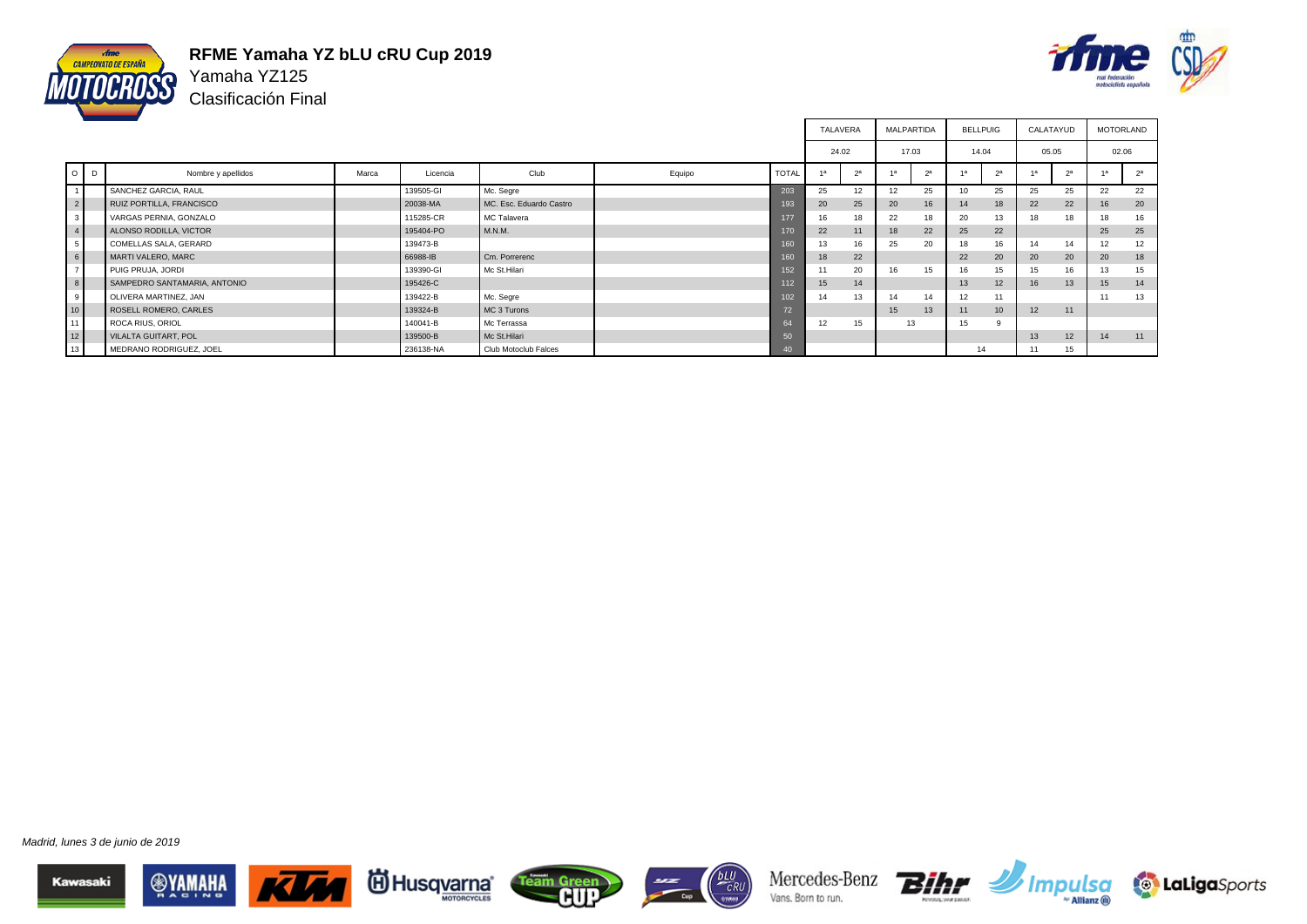

**RFME Yamaha YZ bLU cRU Cup 2019** Yamaha YZ85

Clasificación Final



|                |         |                               |       |           |             |        |              | ALBAIDA |    |       | TALAVERA | <b>BELLPUIG</b>      |    | S.ESTEBAN GOR. |    | MOTORLAND |    |
|----------------|---------|-------------------------------|-------|-----------|-------------|--------|--------------|---------|----|-------|----------|----------------------|----|----------------|----|-----------|----|
|                |         |                               |       |           |             |        |              | 10.02   |    | 24.02 |          | 14.04                |    | 12.05          |    | 02.06     |    |
|                | $O$ $D$ | Nombre y apellidos            | Marca | Licencia  | Club        | Equipo | <b>TOTAL</b> |         | 2a |       |          |                      |    | 1a             | 2a |           |    |
|                |         | DOMINGUEZ OLIVA, YAGO         |       | 139272-B  | MC 3 Turons |        | 208          | 22      | 20 | 22    | າາ<br>,, | $\sim$<br>$\epsilon$ |    | 25             | æ  | 25        | 25 |
| 2 <sup>1</sup> |         | PERALES ALONSO, ARAITZ        |       | 67904-GC  |             |        | 181          | 20      | 25 |       |          | 25                   | 25 | 22             | 22 | 20        | 22 |
| $\vert$ 3      |         | CARRETERO DEL VALLE, ALFONSO  |       | 115193-TO | MC Talavera |        | 144          | 22      |    | 20    | 20       |                      |    | 20             | 20 | 22        | 20 |
| 4 <sup>1</sup> |         | <b>GALLEGO RAMOS, ANTONIO</b> |       | 20037-MU  |             |        |              | 25      | 18 | 25    | 25       |                      |    |                |    |           |    |

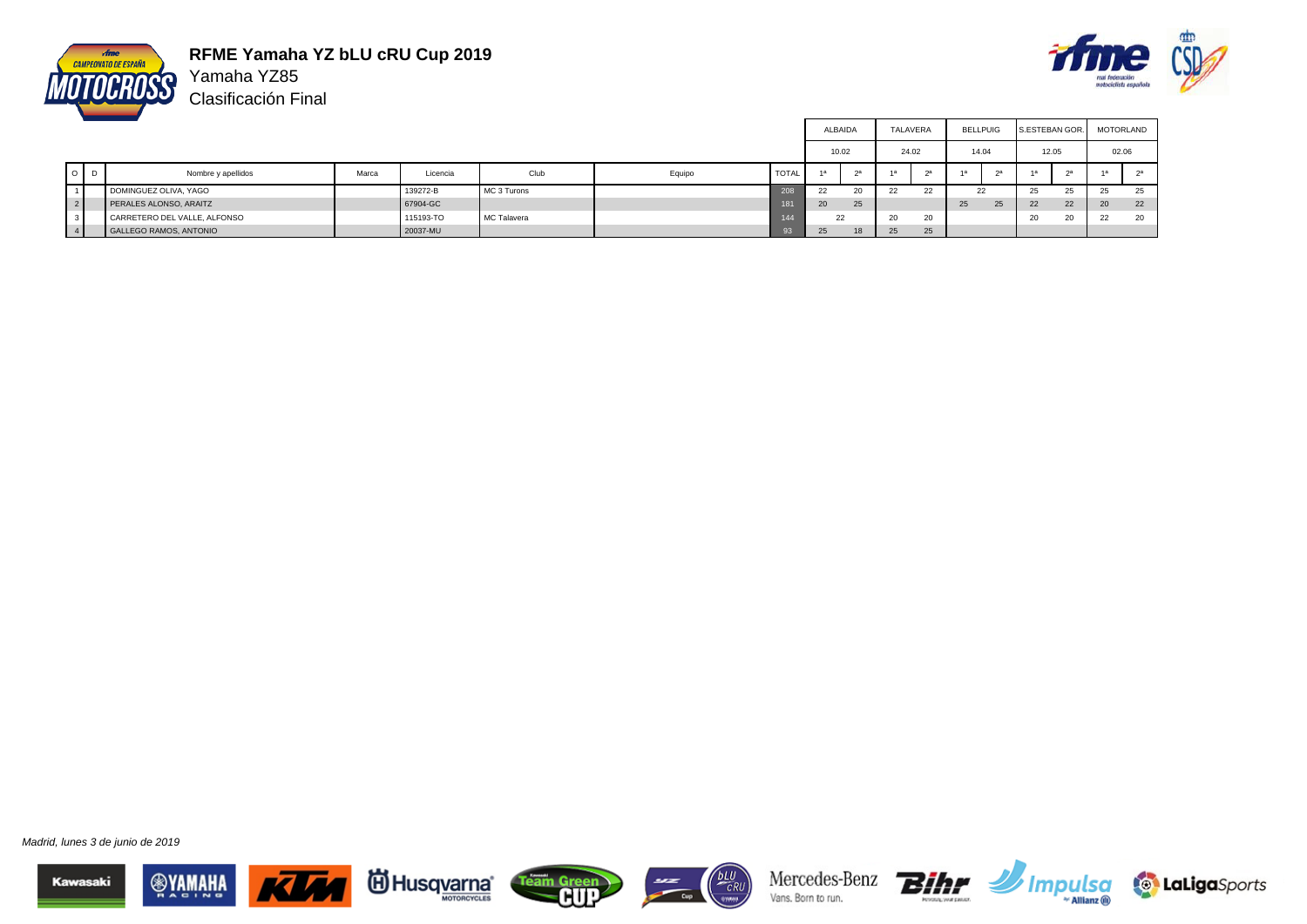



#### **ELITE-MX1**

|                |                               |              |                | Albaida        |                | Talavera       |                | Malpartida     |                | <b>Bellpuig</b> |                | Calatayud      | MotorLand      |                |
|----------------|-------------------------------|--------------|----------------|----------------|----------------|----------------|----------------|----------------|----------------|-----------------|----------------|----------------|----------------|----------------|
|                |                               |              |                | 10.02          |                | 24.02          |                | 17.03          |                | 14.04           |                | 05.05          |                | 02.06          |
| $\mathbf{o}$   | Constructor                   | <b>TOTAL</b> | 1 <sup>a</sup> | 2 <sup>a</sup> | 1 <sup>a</sup> | 2 <sup>a</sup> | 1 <sup>a</sup> | 2 <sup>a</sup> | 1 <sup>a</sup> | 2 <sup>a</sup>  | 1 <sup>a</sup> | 2 <sup>a</sup> | 1 <sup>a</sup> | 2 <sup>a</sup> |
| $\mathbf{1}$   | <b>iii)</b> Husq <u>varna</u> | 272          | 22             | 20             | 25             | 25             | 20             | 20             | 25             | 25              | 20             | 20             | 25             | 25             |
| $\overline{2}$ | <b>WAWAHA</b>                 | 266          | 20             | 22             | 22             | 22             | 25             | 25             | 18             | 18              | 25             | 25             | 22             | 22             |
| 3              | <u>кім</u>                    | 229          | 25             | 25             | 20             | 20             | 22             | 22             | 20             | 22              | 10             | 11             | 20             | 12             |
| $\overline{4}$ | <b>SUZUKI</b>                 | 200          | 18             | 18             | 18             | 16             | 18             | 16             | 22             | 20              | 16             | 18             |                | 20             |
| 5              | <b>Kawasaki</b>               | 182          | 16             | 15             | 13             | 15             | 16             | 13             | 16             | 16              | 18             | 10             | 18             | 16             |
| 6              | HONDA                         | 57           | 1              | 3              | 4              | 3              | 12             | 8              | 1              | 4               |                |                | 11             | 10             |

**Madrid, 03 de Junio de 2019**

www.rfme.com

Club Campeón: *MOTO CLUB SEGRE*















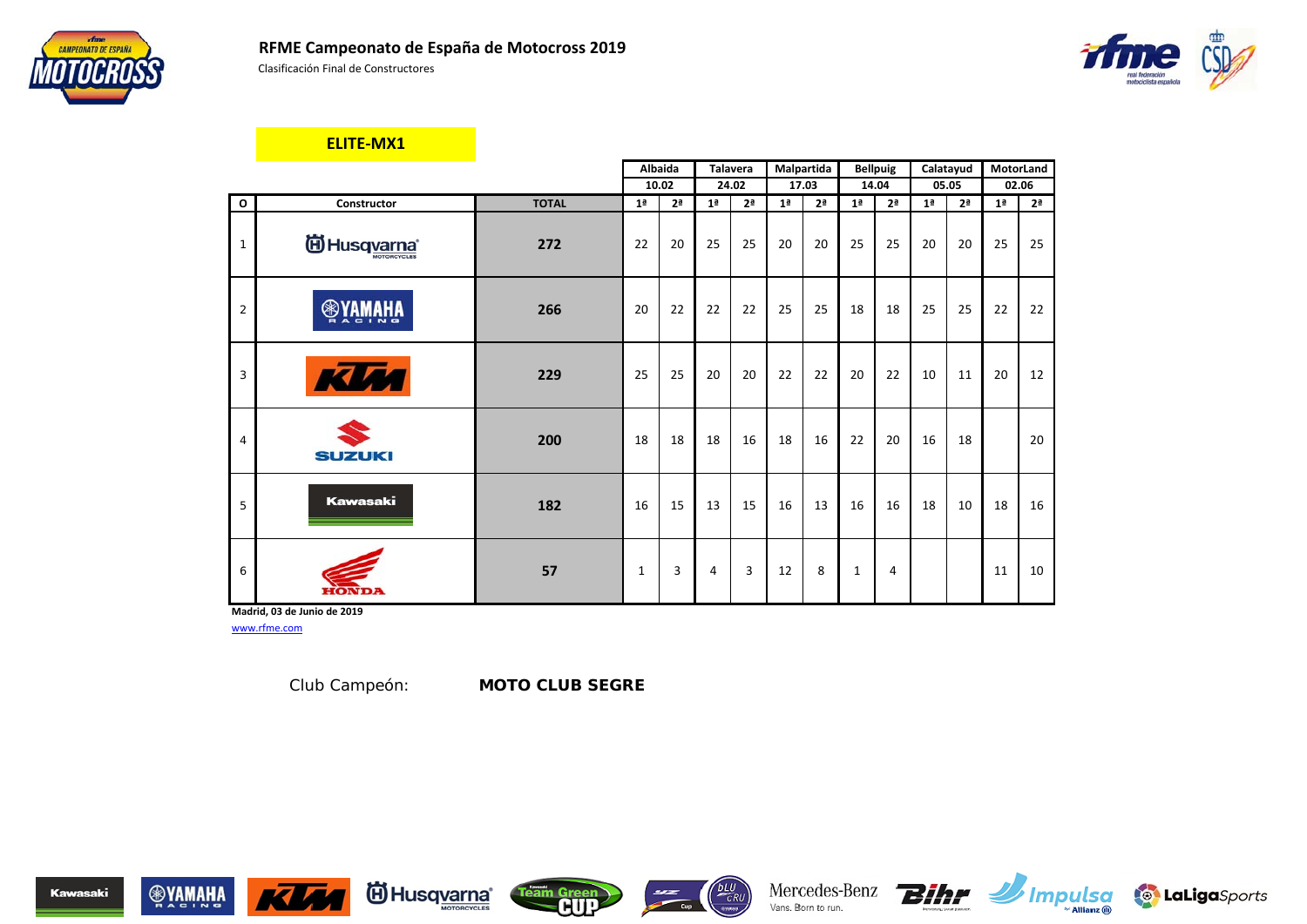





**I** LaLigaSports

#### **ELITE-MX2**

|                |                          |              |                | Albaida        |                | Talavera       |                | Malpartida     |                | <b>Bellpuig</b> |                | Calatayud      | MotorLand      |                |
|----------------|--------------------------|--------------|----------------|----------------|----------------|----------------|----------------|----------------|----------------|-----------------|----------------|----------------|----------------|----------------|
|                |                          |              |                | 10.02          |                | 24.02          |                | 17.03          |                | 14.04           |                | 05.05          |                | 02.06          |
| $\mathbf{o}$   | Constructor              | <b>TOTAL</b> | 1 <sup>a</sup> | 2 <sup>a</sup> | 1 <sup>a</sup> | 2 <sup>a</sup> | 1 <sup>a</sup> | 2 <sup>a</sup> | 1 <sup>a</sup> | 2 <sup>a</sup>  | 1 <sup>a</sup> | 2 <sup>a</sup> | 1 <sup>a</sup> | 2 <sup>a</sup> |
| $\mathbf{1}$   | <b>KUM</b>               | 287          | 25             | 25             | 25             | 25             | 22             | 20             | 25             | 25              | 25             | 20             | 25             | 25             |
| $\overline{2}$ | (ii) Husq <u>varna</u> * | 241          | 13             | 22             | 16             | 18             | 25             | 25             | 22             | 22              | 14             | 22             | 22             | 20             |
| 3              | <b>WAWAHA</b>            | 224          | 14             | 12             | 22             | 22             | 20             | 22             | 14             | 15              | 22             | 25             | 20             | 16             |
| $\overline{4}$ | <b>Kawasaki</b>          | 138          | $\overline{7}$ | 14             | $\overline{7}$ | 12             | 16             | 13             | 12             | 12              | 11             | 10             | 14             | 10             |
| 5              | <b>HONDA</b>             | 82           |                | 4              | 4              | 5              | 10             | 10             | 10             | 9               | 5              | 8              | 8              | 9              |
| 6              | <b>SUZUKI</b>            | 22           |                |                |                |                |                |                |                |                 | $\overline{7}$ | 15             |                |                |

**Madrid, 03 de Junio de 2019**

www.rfme.com

Club Campeón: *MOTO CLUB BAIX BERGUEDÀ*











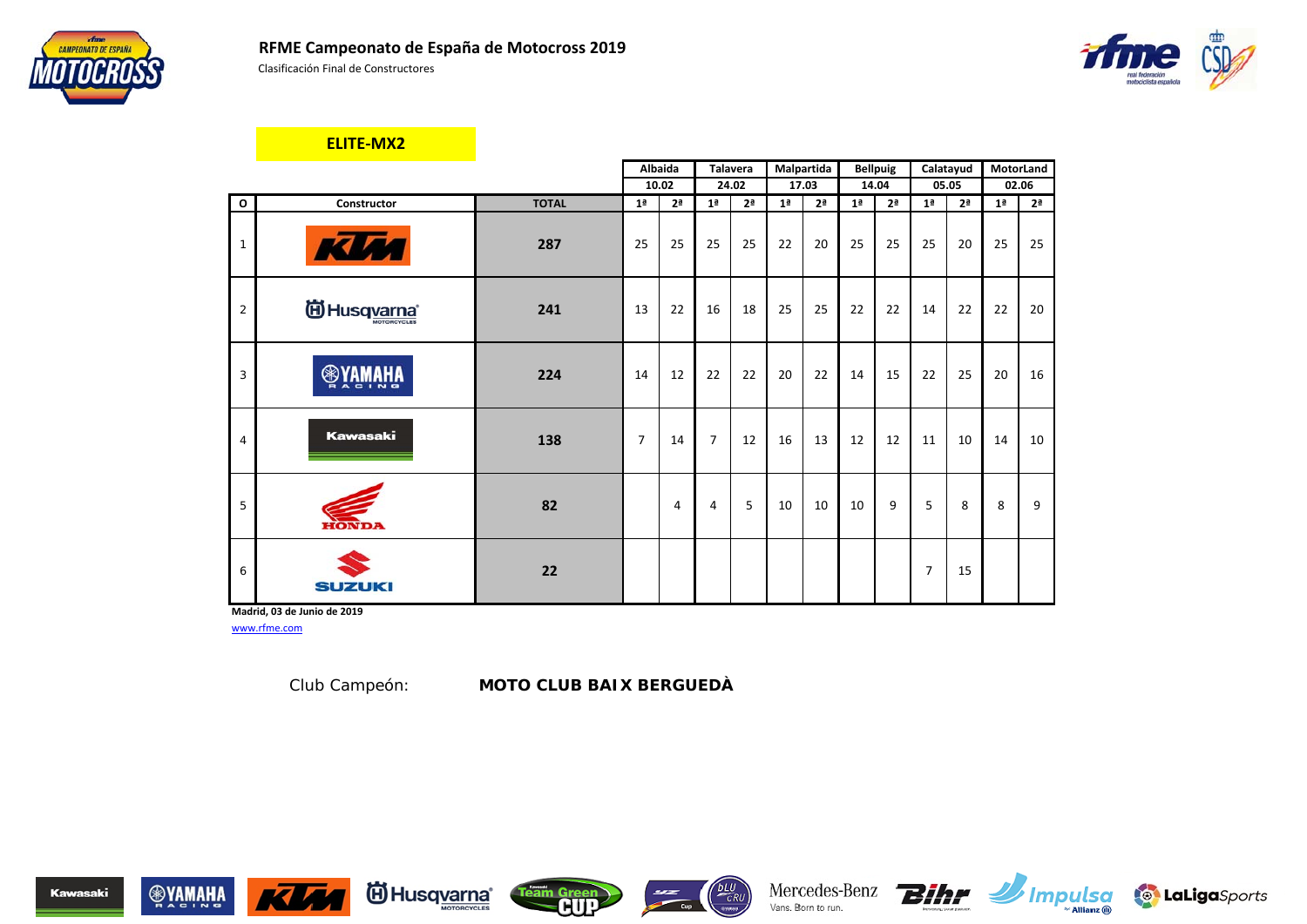





**MX125**

|              |                                  |              |                | <b>Talavera</b> |                | Malpartida     |                | <b>Bellpuig</b> |                | Calatayud      |                | MotorLand      |
|--------------|----------------------------------|--------------|----------------|-----------------|----------------|----------------|----------------|-----------------|----------------|----------------|----------------|----------------|
|              |                                  |              |                | 24.02           |                | 17.03          |                | 14.04           |                | 05.05          |                | 02.06          |
| $\mathbf{o}$ | Constructor                      | <b>TOTAL</b> | 1 <sup>a</sup> | 2 <sup>a</sup>  | 1 <sup>a</sup> | 2 <sup>a</sup> | 1 <sup>a</sup> | 2 <sup>a</sup>  | 1 <sup>a</sup> | 2 <sup>a</sup> | 1 <sup>a</sup> | 2 <sup>a</sup> |
| ٠            | <b>A</b>                         | 250          | 25             | 25              | 25             | 25             | 25             | 25              | 25             | 25             | 25             | 25             |
| 2            | <sup>伯</sup> Husq <u>varna</u> * | 179          | 22             | 15              | 16             | 22             | 18             | 15              | 18             | 15             | 20             | 18             |
| 3            | $\blacksquare$<br>A C I N G      | 151          | 14             | 11              | 9              | 15             | 16             | 18              | 14             | 16             | 18             | 20             |

**Madrid, 03 de Junio de 2019**

www.rfme.com

Club Campeón: *MOTO CLUB POLEA SX*















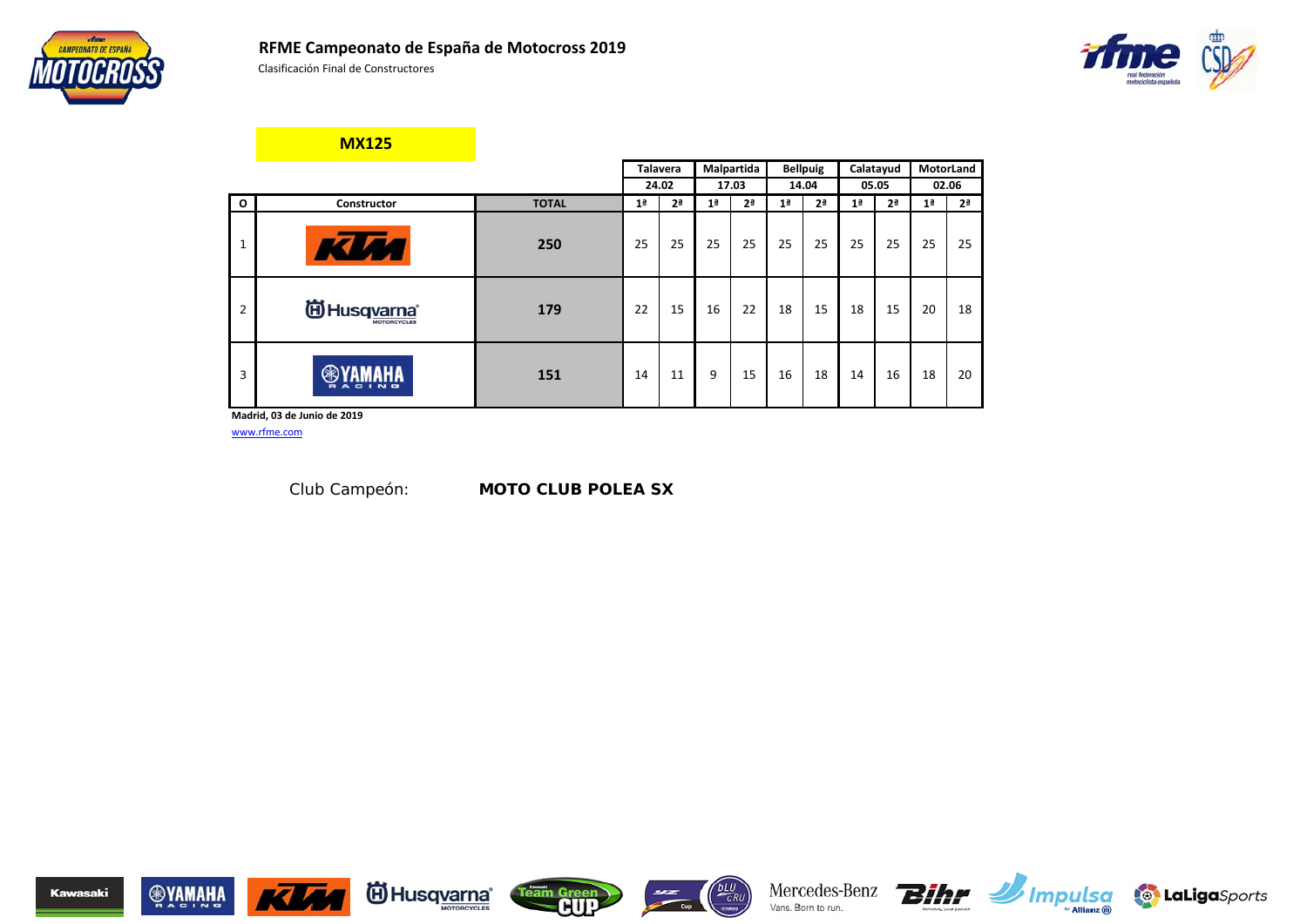





**MX85**

|                |                               |              |                | Albaida        |                | <b>Talavera</b> |                | <b>Bellpuig</b> |                | San Esteban    |                | <b>MotorLand</b> |
|----------------|-------------------------------|--------------|----------------|----------------|----------------|-----------------|----------------|-----------------|----------------|----------------|----------------|------------------|
|                |                               |              |                | 10.02          |                | 24.02           |                | 14.04           |                | 12.05          |                | 02.06            |
| $\mathbf{o}$   | Constructor                   | <b>TOTAL</b> | 1 <sup>a</sup> | 2 <sup>a</sup> | 1 <sup>a</sup> | 2 <sup>a</sup>  | 1 <sup>a</sup> | 2 <sup>a</sup>  | 1 <sup>a</sup> | 2 <sup>a</sup> | 1 <sup>a</sup> | 2 <sup>a</sup>   |
| $\mathbf{1}$   | KLA4                          | 250          | 25             | 25             | 25             | 25              | 25             | 25              | 25             | 25             | 25             | 25               |
| $\overline{2}$ | <b>iii)</b> Husq <u>varna</u> | 188          | 22             | 20             | 20             | 20              | 18             | 20              | 18             | 16             | 16             | 18               |
| 3              | $\blacksquare$<br>A C I N G   | 83           | 15             |                | 16             | 9               |                |                 | 13             | 9              | 8              | 13               |

**Madrid, 03 de Junio de 2019**

www.rfme.com

Club Campeón: *MOTO CLUB SEGRE*